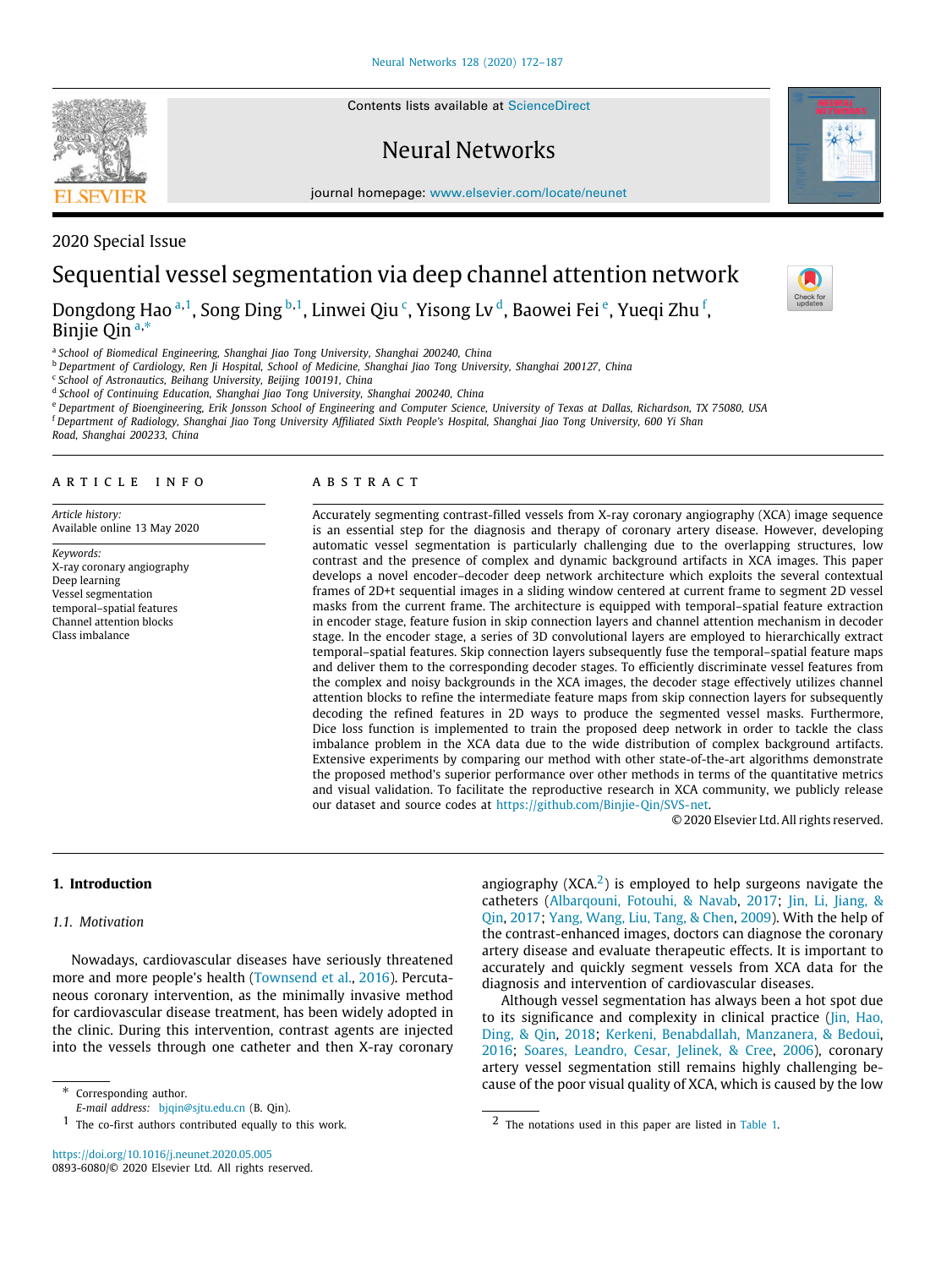<span id="page-1-0"></span>**Table 1** The main notations used in this paper.

| Notation            | Explanation                                 |
|---------------------|---------------------------------------------|
| XCA                 | X-ray coronary angiography                  |
| SVS-net             | sequential vessel segmentation deep network |
| CRF                 | conditional random field                    |
| <b>FFO</b>          | feature fusion operation                    |
| CAB                 | channel attention block                     |
| Conv3D              | 3D convolution                              |
| Block3D             | 3D residual convolutional block             |
| Conv <sub>2</sub> D | 2D convolution                              |
| Block2D             | 2D residual convolutional block             |
| ΒN                  | batch normalization                         |
| ReLu                | rectified linear unit                       |
| sigmoid             | sigmoid activation function                 |
| ks                  | convolutional kernel size                   |
| LF                  | low-stage feature maps                      |
| HF                  | high-stage feature maps                     |
| DR.                 | detection rate                              |
| P                   | precision                                   |
| CE.                 | cross entropy                               |
| GVEs                | gland volume errors                         |

contrast and high Poisson noise of low dose X-ray imaging, overlap of background structures and foreground vessels, complex motion patterns and disturbance of spatially distributed noisy artifacts. Currently most 3D/2D vessel segmentation methods are proposed to segment the vessels from computed tomography angiography, magnetic resonance angiography and a single 2D image ([Jin et al.,](#page-14-2) [2018](#page-14-2); [Moccia, Momi, Hadji, & Mattos](#page-15-3), [2018](#page-15-3)), of which there is no serious disturbance from the noise and overlapping background structures. To obtain the vascular structures from XCA, a few computer vision and machine learning related methods have been developed. [Kerkeni et al.](#page-14-3) ([2016](#page-14-3)) propose an iterative region growing algorithm to integrate both vesselness and direction information in the multi-scale space. However, it fails to recognize thin and peripheral vessel in the low contrast XCA images. [Jin et al.](#page-14-2) [\(2018\)](#page-14-2) extract the contrast-filled vessels via robust principal component analysis and combine both local and global thresholds to refine vessel segmentation mask [\(Unberath, Aichert, Achenbach, & Maier](#page-15-4), [2017\)](#page-15-4) but with some residuals remained around vessel regions. [Felfelian et al.](#page-14-4) ([2016\)](#page-14-4) detect coronary artery regions of interest based on Hessian filter and identify vessel pixels by flux flow measurements. Nevertheless, a series of postprocessing should be performed to improve the robustness and accuracy of segmentation mask.

With the development of neural network-based deep learning, [Nasr-Esfahani et al.](#page-15-5) ([2016\)](#page-15-5) use convolutional neural network (CNN) with fully-connected layers to perform vessel segmentation, which overlooks the structure information and temporal correlation in XCA sequence images. To alleviate these issues, [Fan](#page-14-5) [et al.](#page-14-5) [\(2018](#page-14-5)) develop a multichannel fully convolutional neural network with live image and corresponding dense matching mask image inputted to the network. However, it should collect corresponding mask images and perform dense matching in advance to segment vessel structure from live images, which is not practical in clinical applications. Most of XCA segmentation algorithms are dependent on the pixels of local windows in a single frame of XCA sequences, so that they waste lots of temporal–spatial contextual information in XCA sequences, which can be important to infer whether the pixels belong to the foreground vessel regions or not. Although current vessel segmentation [\(Moccia et al.](#page-15-3), [2018\)](#page-15-3) methods have made great progress in segmentation accuracy, they are still inefficient in the large dynamic datasets from the complex XCA sequences with many noisy and overlapped background artifacts.

To design a robust and efficient XCA segmentation algorithm for clinical applications, we should have a good knowledge about the XCA images' characteristics. Usually, with the illumination of X-rays at specific angle or direction, various 3D anatomical structures such as vessels, lungs, spines, diaphragms and bones are projected along definite path and displayed as overlapped 2D structures on the X-ray angiogram plane. To simplify description, we straightly identify vessels as foreground and regard other overlapped structures as background. Low dose radiopaque contrast agents are primarily injected into angiocarpy to enhance the visibility of vessels in XCA images. Even so, the vessels in XCA images are still of poor visibility due to the following factors: (1) The projection onto 2D plane causes overlap of adjacent tissues. Therefore, foreground vessel regions are badly disturbed by respiratory motion [\(Blondel, Malandain, Vaillant, & Ayache,](#page-14-6) [2006\)](#page-14-6). Moreover, it is very difficult to differentiate foreground vessels from background due to the low intensity contrast between the vessels and the background in low-dose X-ray imaging [\(Xia et al.,](#page-15-6) [2019](#page-15-6)); (2) Vessels usually have plenty of branches. Radiopaque contrast agents flow at different speeds in each branches. As a result, different vessels branches vary in gray values and some vessel regions cannot be clearly visible in the same time [\(Qin et al.,](#page-15-7) [2019\)](#page-15-7); (3) The spatially distributed Poisson noises ([Zhu et al.](#page-15-8), [2013](#page-15-8)) caused by low-dose X-ray imaging reduce the SNR between the signals and noise. The noisy background artifacts and foreground vessels have different motion patterns, so that these noisy and dynamic structures severely interfere with the feature extraction and classification for vessel segmentation. All abovementioned difficulties determine that sequential vessel segmentation from XCA image sequences is a highly challenging task.

Hierarchical deep CNN features have proven incredibly effective at a wide range of image classification and image segmentation tasks. The generic deep CNN feature extractor trained for general purpose image segmentation often perform surprisingly well for novel segmentation tasks without doing any fine-tuning beyond training a linear classifier ([Chen, Papandreou, Kokkinos,](#page-14-7) [Murphy, & Yuille](#page-14-7), [2018;](#page-14-7) [Ronneberger, Fischer, & Brox,](#page-15-9) [2015\)](#page-15-9). This success is often explained by the built-in invariance of deep CNN features to local image transformation and the insensitivity of deep CNN features to shading, low-contrast, etc. We might hope that these invariances would prove useful in our challenging setting of sequential vessel segmentation. However, our problem differs in that we need to segment sequential foreground vessels from the noisy and overlapped background with similar appearances rather than simply training a k-way classifier. To overcome all the mentioned issues of XCA segmentation by deep network, we give the following specific considerations:

(1) although unsupervised learning or weakly-supervised learning ([Huang, Change Loy, & Tang,](#page-14-8) [2016;](#page-14-8) [Kallenberg et al.](#page-14-9), [2016\)](#page-14-9) with deep CNN features have developed a lot, they still fail to obtain competitive performance compared with supervised ones. That is because supervised learning introduces straight priors to guide the learning process. In view of the requirement of segmentation accuracy, we adopt supervised learning strategy. As a data-driven method, supervised deep learning depends on large annotated training datasets to ensure excellent performance especially for the video related tasks. Unfortunately, there is no readily available public dataset for vessel segmentation from XCA sequence. To this end, we have collected many XCA sequences from our university-affiliated hospitals and employed several clinical experts to annotate vessel label so that we can set up ground truth for vessel segmentation.

(2) Recent approaches have concentrated on some but not all the fore-mentioned issues and try to make use of temporal information for vessel segmentation. They either take adjacent multiple frames in a sliding window centered at current frame as whole input straightly ([Hao, Ma, & van Walsum,](#page-14-10) [2018](#page-14-10)) or make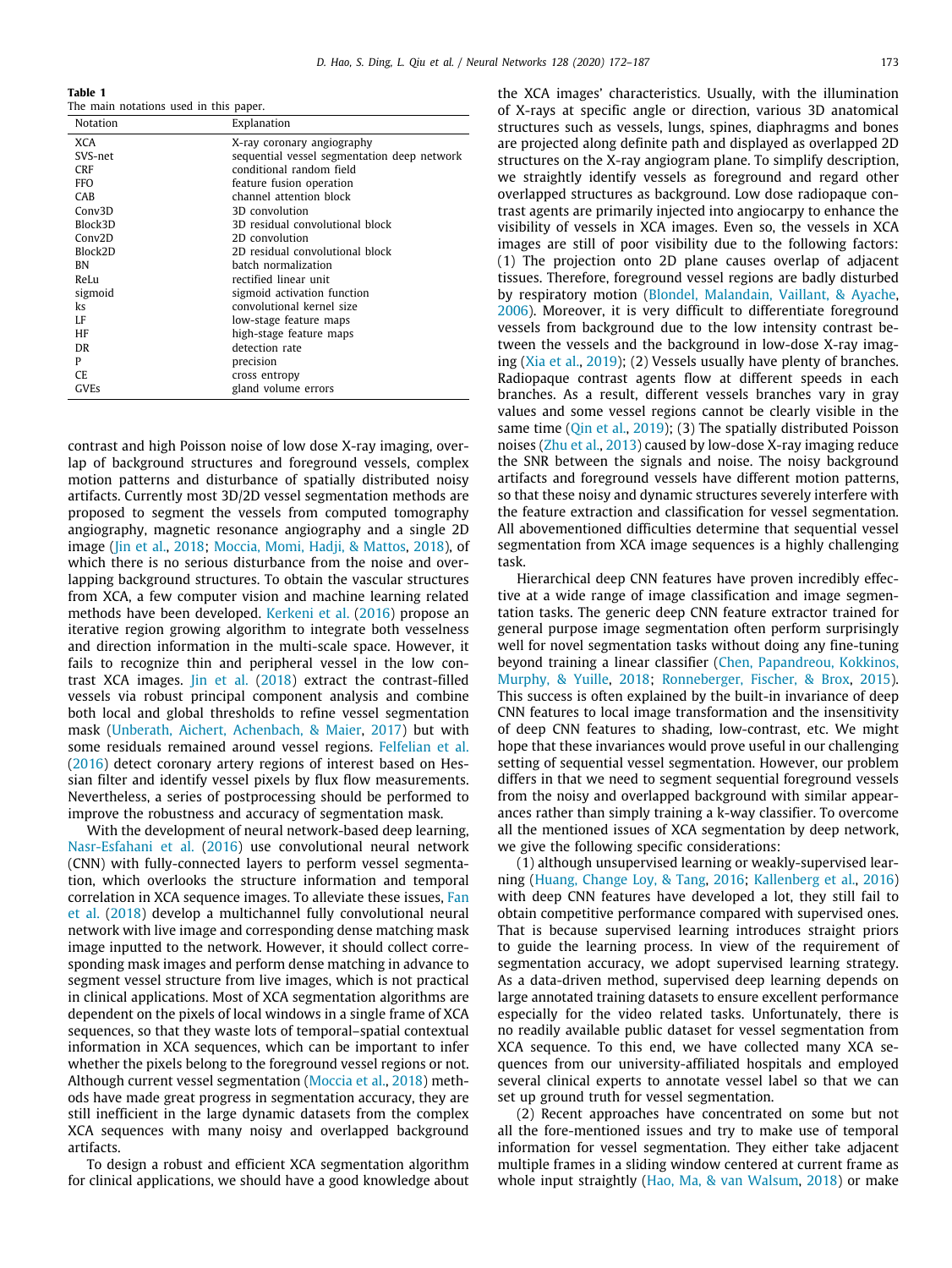pre-matching to generate segmentation mask [\(Fan et al.](#page-14-5), [2018;](#page-14-5) [Khanmohammadi, Engan, Eftest, Sœland, Larsen, et al.](#page-14-11), [2017\)](#page-14-11). The former indeed introduces not only temporal information but also much disturbances; the latter needs extra dense image matching which is time consuming and incorrect especially for the low contrast images. Recent video segmentation methods explore how to properly utilize the temporal information in the sequential images, *i.e.*, estimate optical flow ([Rashed, Yogamani, El-Sallab,](#page-15-10) [Krizek, & El-Helw,](#page-15-10) [2019;](#page-15-10) [Sun, Yang, Liu, & Kautz,](#page-15-11) [2018\)](#page-15-11) for modeling the motion among adjacent frames, apply convolutional LSTMs [\(Pfeuffer & Dietmayer,](#page-15-12) [2019;](#page-15-12) [Pfeuffer, Schulz, & Dietmayer,](#page-15-13) [2019\)](#page-15-13) to learn long short-term dependencies in video sequence. They learn effective temporal–spatial consistent features in natural scene image, however they may exist as data matching errors ([Simoncelli, Adelson, & Heeger](#page-15-14), [1991](#page-15-14)) when applied in the noisy, low-contrast, and blurry XCA medical images. Therefore, how to design an effective network that can learn proper temporal– spatial vessel features from the noisy background will be most important for our work.

(3) The class imbalance problem caused by the imbalance ratio between the number of foreground vessel pixels and background pixels typically lies in the challenging vessel segmentation tasks and must be well treated to boost the vessel segmentation. Current methods partly addressed this issue by weighted cross entropy ([Lim & Keles](#page-14-12), [2018](#page-14-12)) or proper training patch selection strategy [\(Nasr-Esfahani et al.](#page-15-5), [2016;](#page-15-5) [Yan, Yang, & Cheng](#page-15-15), [2018\)](#page-15-15). However, they failed to completely solve that imbalance problem. Inspired by the work in [Ambrosini, Ruijters, Niessen, Moelker,](#page-14-13) [and van Walsum](#page-14-13) [\(2017](#page-14-13)), [Zhang et al.](#page-15-16) ([2018](#page-15-16)), we utilize Dice loss function to guide the network learn balanced information representation between foreground vessel and background pixels. In addition, the deeper the network, the stronger is the representation capacity. However, the optimization of deep network structure is extremely difficult due to the common problem of gradient vanishing and gradient explosion in deep network. We have properly integrated residual blocks ([He, Zhang, Ren,](#page-14-14) [& Sun,](#page-14-14) [2016;](#page-14-14) [Szegedy, Ioffe, Vanhoucke, & Alemi,](#page-15-17) [2017;](#page-15-17) [Xie,](#page-15-18) [Girshick, Dollár, Tu, & He,](#page-15-18) [2017\)](#page-15-18) into our vessel segmentation deep network to alleviate the above problem.

In summary, this work has the following contributions:

(1) We propose an encoder–decoder-based sequential vessel segmentation deep network architecture called **SVS-net** that acquires the temporal–spatial information from the several contextual frames in a sliding window centered at current frame to segment the 2D vessel masks of the current frame in XCA sequence: (i) In encoder network, temporal–spatial vessel features from the complex and noisy background artifacts are extracted in 3D (2D+t) manners; (ii) The extracted features are then fused along temporal axis in the skip connection layers, which transform the contextual 3D temporal–spatial feature maps into 2D spatial feature maps for the segmentation of current frame. This 3D-2D fusion introduces dimension reduction to further help reduce the subsequent calculation burden and trainable parameters; (iii) Finally, the decoder network efficiently integrates the fused temporal–spatial information in XCA image sequence by feature refinement and subsequently decodes the refined features in 2D ways to produce the segmented vessel masks. Specifically, a channel attention mechanism is implemented in channel attention blocks (CABs) to refine the fused temporal–spatial features by adaptively highlighting and learning the discriminative vessel features from the noisy background artifacts via weighting the feature maps. To the best of our knowledge, it is the first time to apply channel attention mechanism in taking both temporal and spatial information into the deep sequential vessel segmentation architecture. Moreover, the proposed SVS-net can be trained in an end-to-end way.

- (2) We publicly release a XCA database with ground truth annotation. The lack of XCA data with annotated label impedes the further exploration on XCA related researches such as vessel segmentation and vessel recovery in deep learning community. Therefore, we established database to promote these studies with detailed data description in the method section of this paper.
- (3) We employ Dice loss function in deep network to alleviate the severe class unbalance problem in sequential vessel segmentation and validate its significance when compared with binary cross entropy. We have evaluated the effectiveness of 3D temporal–spatial features and CABs used in the proposed SVS-net by comparing them with 2D counterparts and other state-of-the-art methods. Extensive experiments have verified SVS-net's superior performance over other algorithms.

#### *1.2. Related works*

This section introduces the recent works related to vessel segmentation. Vessel segmentation algorithms can be simply divided into two categories: traditional segmentation methods and deep learning-based methods. Recent traditional methods and deep learning-based methods are summarized in this section respectively.

#### *1.2.1. Traditional vessel segmentation methods*

Various traditional approaches have emerged in the past decades, including filtering based methods ([Chaudhuri, Chatter](#page-14-15)[jee, Katz, Nelson, & Goldbaum,](#page-14-15) [1989;](#page-14-15) [Frangi, Niessen, Vincken, &](#page-14-16) [Viergever,](#page-14-16) [1998;](#page-14-16) [Moccia et al.](#page-15-3), [2018;](#page-15-3) [Soares et al.](#page-15-2), [2006\)](#page-15-2), tracking based algorithms ([Kumar, Vázquez-Reina, & Pfister](#page-14-17), [2010;](#page-14-17) [Staal, Abràmoff, Niemeijer, Viergever, & Van Ginneken](#page-15-19), [2004](#page-15-19)), and model-based methods ([Chen, Zhang, & Cohen,](#page-14-18) [2019;](#page-14-18) [Dehkordi,](#page-14-19) [Hoseini, Sadri, & Soltanianzadeh,](#page-14-19) [2014;](#page-14-19) [Law & Chung,](#page-14-20) [2009\)](#page-14-20). Filtering-based methods develop specific filters convolving with the original images to enhance the tubular structures [\(Chaud](#page-14-15)[huri et al.,](#page-14-15) [1989](#page-14-15); [Frangi et al.,](#page-14-16) [1998](#page-14-16); [Moccia et al.](#page-15-3), [2018\)](#page-15-3). In [Chaudhuri et al.](#page-14-15) [\(1989\)](#page-14-15), the intensity profile of the vessel was approximately modeled as a Gaussian shaped curve and then 12 different matched filtering templates are utilized to search for the latent vessel segments along different directions. [Frangi et al.](#page-14-16) ([1998\)](#page-14-16) propose a common vesselness enhancement technique, where the second order derivative is calculated to form Hessian matrices and the corresponding eigenvalues are analyzed.

Different from above filtering based approaches, other classes of filters are developed to extract vessel features, such as the ridges feature, the Radon-like features and Gabor wavelet features [\(Kumar et al.](#page-14-17), [2010;](#page-14-17) [Soares et al.](#page-15-2), [2006;](#page-15-2) [Staal et al.,](#page-15-19) [2004\)](#page-15-19) and construct pixel-wise vessel feature descriptors for classification. Although these methods enhance vessel structure to some degree, they are executed with high time complexity for the pixel-wise manipulation. Besides, they usually serve as the preprocessing step and further postprocessing like threshold methods and morphology operation should be utilized to construct final refined vessel masks.

In regard to tracking based segmentation methods, the initial seed points on the vessel edges are chosen firstly and then the tracking process starts under the guidance of image-derived constraints. The tracking algorithms vary from each other according to the different definition of the tracking constraints. For example, [Makowski et al.](#page-15-20) [\(2002](#page-15-20)) employ two-phase based method during vessel extraction, which use balloon segmentation and snake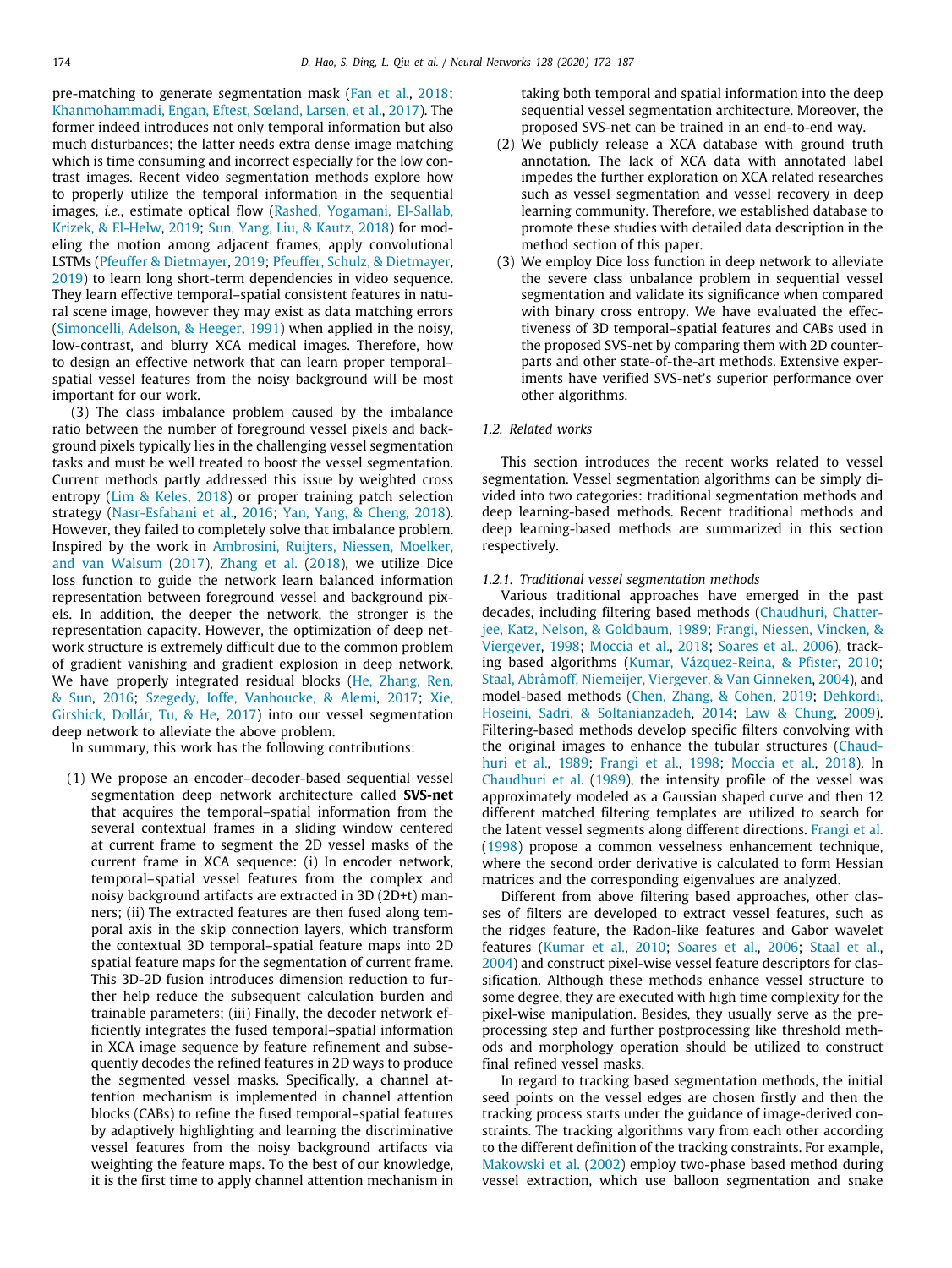segmentation, respectively. Recursive tracking [\(Carrillo, Hoyos,](#page-14-21) [Dávila, & Orkisz](#page-14-21), [2007\)](#page-14-21) is performed by accumulating pixels on the basis of a cluster algorithm with geometry and intensity constraints, while level set evolution [\(Manniesing, Viergever, &](#page-15-21) [Niessen](#page-15-21), [2007\)](#page-15-21) is employed to track the vessel axis with the evolution process being guided by imposing shape constraints on the skeleton topology. However, these tracking based methods fail to segment out small vessels from the complex and overlapped noisy background, and human intervention is needed to set and adjust the algorithms' parameters.

Usually, model-based methods are designed on the basis of specific shapes and appearance of the interested structures [\(Chen](#page-14-18) [et al.,](#page-14-18) [2019](#page-14-18); [Moccia et al.,](#page-15-3) [2018](#page-15-3)) contained in the images. There are mainly three categories including parametric model, deformable model-based segmentation, and statistic model. We can refer to [Moccia et al.](#page-15-3) ([2018\)](#page-15-3) for detailed introduction. The modelbased methods still have many unsolved problems on detecting small vessels, finding out right parameters to fit the model, and recognizing abnormalities consisted in the diseased vessels. Overall, above traditional segmentation methods require professional knowledge to elaborately construct feature engineering and the complex processing procedures and their segmentation accuracy and real time performance still need to be improved.

#### *1.2.2. Deep learning-based methods*

Compared with traditional segmentation methods, deep learning ones automatically learn proper feature representation and perform better on generalization capacity as well as inference speed. Consequently, deep learning methods can earn a top rank in many computer vision fields including segmentation, detection, classification and so on [\(Sakkos, Ho, & Shum,](#page-15-22) [2019](#page-15-22); [Voulodi](#page-15-23)[mos, Doulamis, Doulamis, & Protopapadakis,](#page-15-23) [2018\)](#page-15-23).

Recently, CNN-based methods have been broadly applied to medical image segmentation such as retinal vessel segmentation [\(De Fauw et al.](#page-14-22), [2018;](#page-14-22) [Yan et al.,](#page-15-15) [2018](#page-15-15)). Generally, the works in [Liskowski and Krawiec](#page-14-23) [\(2016\)](#page-14-23), [Nasr-Esfahani et al.](#page-15-5) [\(2016\)](#page-15-5) treat the retinal vessel segmentation task as binary classification, in which a typical classification network containing several stacked convolutional layers and three fully-connected layers are adopted. To alleviate the limitation of annotated data, a patchbased learning strategy is implemented. However, there exist several problems: (1) The limited size of patch means a limited receptive field, which fails to provide sufficient contextual information for accurate segmentation. Fusing predictions of all patches in the image to form the final vessel mask needs to run the whole network many times and is very time consuming. (2) Fully-connected layers function as feature weighting and fuse both local and global information from feature space to label space. However, they contain almost 80% the parameters of the whole network, which may result in overfitting [\(Ruder, Dosovit](#page-15-24)[skiy, & Brox](#page-15-24), [2018;](#page-15-24) [Wen, Zhang, Li, & Qiao](#page-15-25), [2019](#page-15-25)). (3) Due to the localization requirement, fully-connected layers overlook the spatially structured features that are significant for segmentation tasks. Furthermore, the usage of fully-connected layers sets a limit on the network's input size.

To deal with these inherent problems, fully convolutional network (FCN) ([Dasgupta & Singh](#page-14-24), [2017](#page-14-24); [Maninis, Pont-Tuset, Ar](#page-15-26)[beláez, & Van Gool](#page-15-26), [2016](#page-15-26)) is proposed to replace fully-connected network in segmentation tasks. Recently, a FCN based on encoder–decoder architecture is introduced in [Fan et al.](#page-14-5) [\(2018\)](#page-14-5), which adopts a two-channel input strategy and largely depends on the pre-matching between the two-channel inputs. [Mo and](#page-15-27) [Zhang](#page-15-27) [\(2017\)](#page-15-27) combine some intermediate layers' outputs and fuse hierarchical features together to set up the final segmentation map. Similarly, a deeply supervised multi-level and multiscale network with short connections is utilized to ease the gradient back propagation for retinal vessel segmentation [\(Guo,](#page-14-25) [Gao, Wang, & Li](#page-14-25), [2018\)](#page-14-25). However, proper feature fusing weights should be carefully set. [Fu, Xu, Wong, and Liu](#page-14-26) ([2016\)](#page-14-26) have modeled the retinal vessel segmentation as a pixel-level classification based on modified FCN. Unfortunately, the lack of smoothness constraint and the limited receptive fields in FCN result in false positive (spurious) regions in segmentation output. Therefore, conditional random field (CRF) formulating long-range interactions between pixels is employed to refine the coarse vessel maps ([Hu et al.](#page-14-27), [2018](#page-14-27)). However, most vessel segmentation algorithms are proposed for solely segmenting vessels from 3D and/or 2D vessel images, which are not appropriate to confront the poor visual quality as well as complex and dynamic background artifacts in sequential vessel segmentation of XCA sequences.

To focus on the most salient features and suppress the less relevant artifacts simultaneously during learning, attention mechanism equipped within deep learning network [\(Chen et al.,](#page-14-28) [2017;](#page-14-28) [Hu, Shen & Sun](#page-14-29), [2018;](#page-14-29) [Jetley, Lord, Lee, & Torr](#page-14-30), [2018\)](#page-14-30) is widely adopted for various tasks including image classification [\(Peng, He,](#page-15-28) [& Zhao](#page-15-28), [2018](#page-15-28); [Schlemper et al.](#page-15-29), [2019](#page-15-29); [Wang et al.,](#page-15-30) [2017](#page-15-30)), image segmentation ([Kearney et al.,](#page-14-31) [2019;](#page-14-31) [Li, Dong, Du, & Mu,](#page-14-32) [2019;](#page-14-32) [Schlemper et al.](#page-15-29), [2019](#page-15-29); [Yu et al.,](#page-15-31) [2018\)](#page-15-31) and object detection [\(Fu,](#page-14-33) [Zhao, & Gu,](#page-14-33) [2018;](#page-14-33) [Li & Yu,](#page-14-34) [2018](#page-14-34); [Li et al.,](#page-14-35) [2016\)](#page-14-35). Attention mechanism is derived from the study of human visual mechanisms, with which people usually pay more attention to the most salient information while neglect some trivials. The key idea of attention mechanism lies in properly generating attention maps to weight feature maps which are extracted by convolutional layers. [Zhou,](#page-15-32) [Khosla, Lapedriza, Oliva, and Torralba](#page-15-32) [\(2016](#page-15-32)) use fully convolutional networks and utilize global average pooling to generate attention maps. [Hu, Shen et al.](#page-14-29) ([2018](#page-14-29)) and [Yu et al.](#page-15-31) [\(2018\)](#page-15-31) have proposed channel attention mechanism to obtain weight vectors by modeling the channel-wise relationship between different feature maps. [Chen et al.](#page-14-28) [\(2017\)](#page-14-28) integrate both spatial and channel-wise attention in CNN for image captioning. However, to the best of our knowledge, there are no deep network utilizing the channel attention mechanism to extract most salient vessel features from complex and dynamic background artifacts in spatial–temporal contexts for XCA vessel segmentation.

#### **2. Methods**

#### *2.1. Overview*

The architecture is equipped with temporal–spatial feature extraction in encoder stage, feature fusion operation (FFO) in skip connection layers and CAB in decoder stage. In the encoder stage, a series of 3D convolutional layers are employed to hierarchically extract temporal–spatial features. Skip connection layers subsequently fuse the temporal–spatial feature maps and deliver them to the corresponding decoder stages. To learn discriminative feature representation and suppress the complex and noisy artifacts in the XCA images, the decoder stage effectively utilizes CAB to refine the intermediate feature maps from skip connection layers.

In the proposed SVS-net, (1) we introduce 3D residual blocks (see [Fig.](#page-4-0) [1\)](#page-4-0) to extract multi-scale temporal–spatial features while ease network optimization in feature encoder stage; (2) these 3D features are integrated by the skip connection layers (see [Fig.](#page-4-0) [1\)](#page-4-0), which fuse the temporal–spatial 3D feature maps along temporal axis and generate the fused 2D spatial feature maps. Through the fusion at the left bottom of [Fig.](#page-4-0) [1](#page-4-0), the feature maps' dimension mismatch problems between the 3D encoder stage and the 2D decoder stage are solved and the computation cost is also reduced; (3) the fused features are passed to CAB (see the right bottom of [Fig.](#page-4-0) [1](#page-4-0) to refine the vessel features from the noisy background and then transmitted to the decoder stage.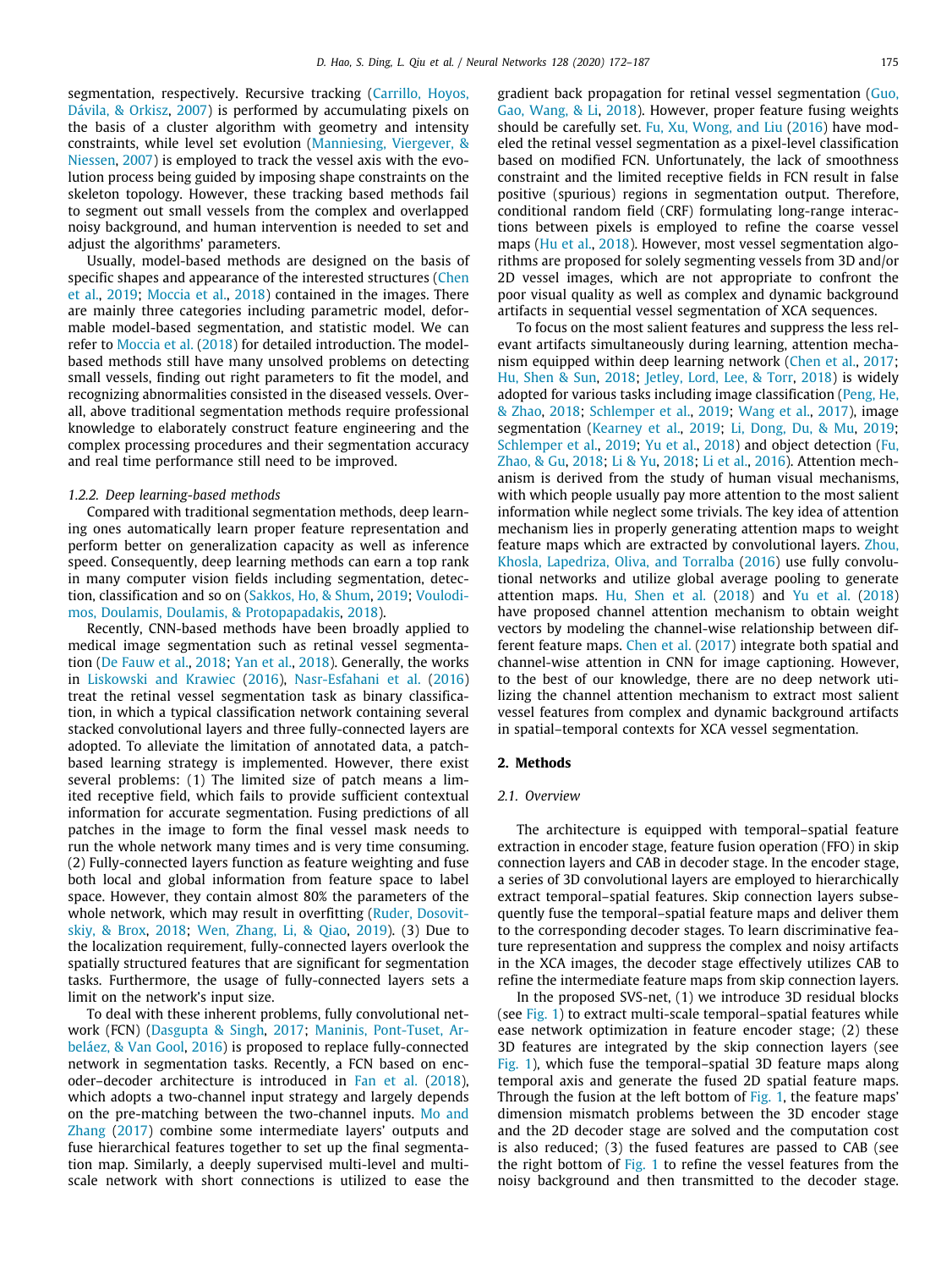

<span id="page-4-0"></span>Fig. 1. The proposed network architecture is based on U-net with the encoder network extracting 3D feature from the input sequence and the decoder network learning the salient feature via upsampling and operation of CAB, between the encoder and decoder network is the skip connection layers with FFO. The numbers 8, 16, 32, …, above each block denoting the number of output channels for that block. Convolutional kernel sizes and strides (s: strides) for each block are given in<br>legend. In the FFO and CAB at the bottom, the F ∈ ℝ<sup>C×T</sup> height axis, W denotes width axis,  $F^c \in \mathbb{R}^{T \times H \times W}$ : the cth channel of temporal–spatial feature maps.  $F^{\tilde{c}}_{\text{using}} \in \mathbb{R}^{H \times W}$  denotes the cth channel of fused temporal–spatial feature map through Conv3D with kernel size  $4 \times 1 \times 1$  and strides (1,1,1).

(4) Furthermore, Dice loss function is implemented to train the proposed deep network in order to tackle the class imbalance problem in the XCA data due to the imbalanced ratio between background pixels and foreground pixels. CAB in the decoder stage and FFO in the skip connection layers used in the proposed architecture are also displayed at the bottom of [Fig.](#page-4-0) [1](#page-4-0).

In the following part of this section, we illustrate the architecture and its training setup in detail. Data augmentation methods and loss function are also introduced in this section.

#### *2.2. Experimental setup*

<span id="page-4-1"></span>The XCA image sequence consists of a set of frames  $(F_1, F_2,$ ... $F_n$ ). Each frame  $F_i$  corresponds to a binary probability map  $Y_i$ where the value of the foreground vessel pixels is 1 and the other background regions is 0. For intuitive perspective, single frame fails to provide enough contextual information to infer one pixel belonging to foreground or background because of the low contrast of intensity and the similar appearance between the foreground and background. Among successive frames, contrast-filled vessel regions move fast and consistently through the contiguous frames and the noisy and dynamic background artifacts fluctuate synchronously along with human breathing and heart beating. Therefore, these consistent contexts can serve as the auxiliary temporal–spatial information to accurately identify vessels from background. In this work, we use successive 4 frames (*i.e.*, *Fi*−2, *Fi*−1, *F<sup>i</sup>* , *Fi*+1) as input to generate predicted

probability map (*i.e.*, *Pi*) with considering that too many frames will increase the burden of memory and calculation. Furthermore, due to the salient motion disturbances introduced by heart beating and breathing in a relative long period, too many frames will result in big differences of the vessel's shapes and positions between the first and last frames, causing the temporal–spatial contexts turning into misleading information.

To verify the rationality of the input configuration of 4 frames, we respectively input successive frames, *i.e.*, 2, 3, 4, 5 frames, into the network to investigate the network convergence perfor-mance. As shown in [Fig.](#page-5-0) [2](#page-5-0), there are slight differences in terms of the convergence results of loss function (DiceCoef) in the training set. The smaller that the loss becomes, the better the fitting performance that the model achieves. When we input 4 frames into the network, the loss converges at about −0.86, which is the smallest compared with other input strategies. Therefore, 4 frames are reasonable and feasible to the input configuration for accurate segmentation results. We further explore hyperparameter setup in a sensitivity analysis of the parameters including the learning rate and the size of input images. In our baseline model, we simply set up learning rate and input size as 0.01 and  $512 \times 512$  respectively. In the subsequent contrast experiments, we merely change either learning rate (*i.e.*, 0.1, 0.001) or input size (*i.e.*, 128  $\times$  128, 256  $\times$  256) and make other experimental configurations remain unchanged. As shown in [Fig.](#page-5-1) [3,](#page-5-1) the learning rate and input size make a big difference to the training loss. The smaller input size means the limited receptive field so that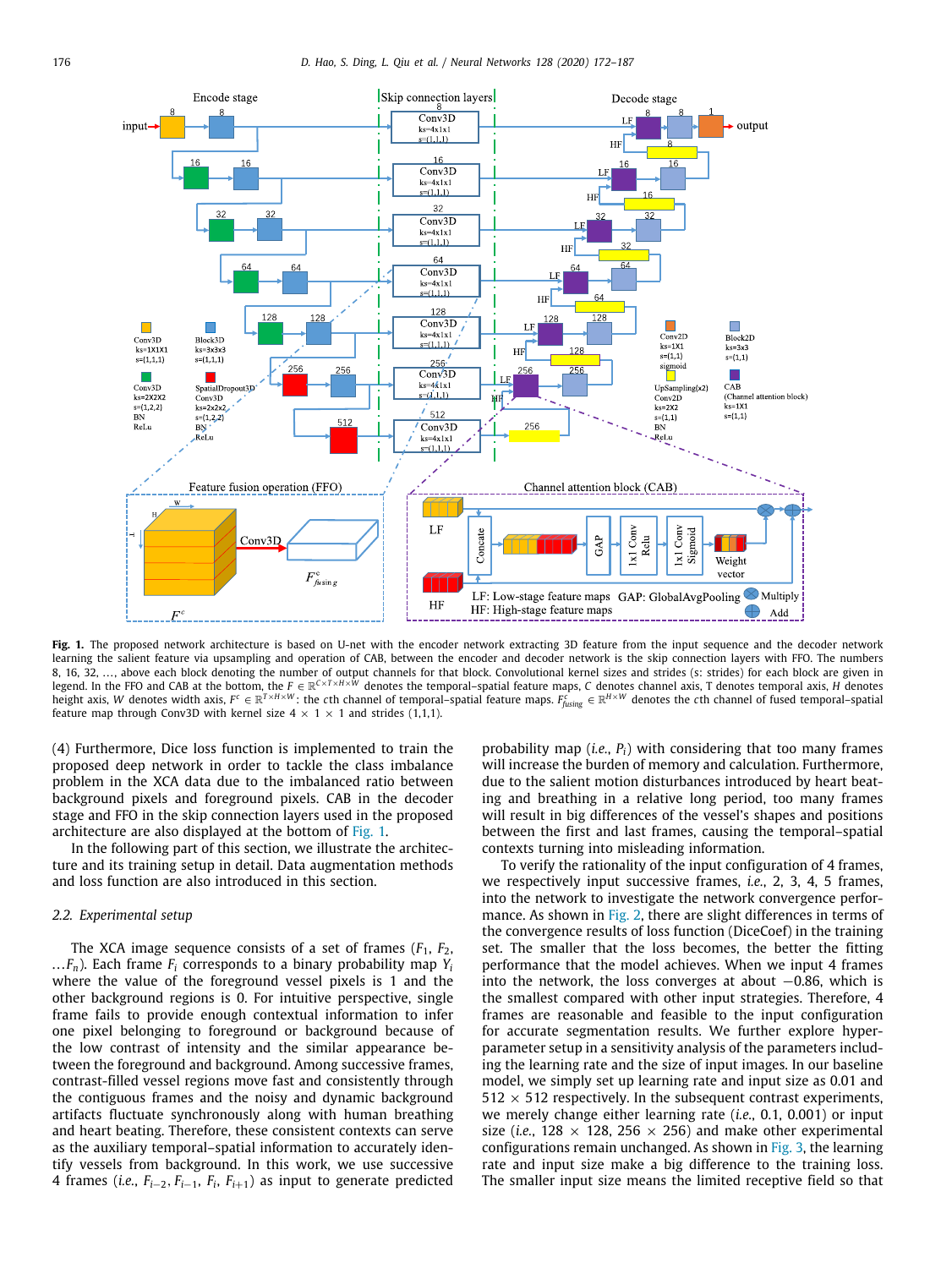

<span id="page-5-0"></span>Fig. 2. The training loss curve (left) and its local enlarged curve (right) for different input strategies in training process. The 4 frame's input strategy can achieve the least training loss.



<span id="page-5-1"></span>Fig. 3. The hyper-parameter experiments (left) and its local magnified curve (right) comparing different learning rates (lr) and input sizes with baseline (lr: 0.01, input size:  $512 \times 512$ .).

the model suffers from performance degradation. Furthermore, the smaller initial learning rate may cause the model to get stuck into local minima in optimization, which also decreases the segmentation performance. By these experiments, we can conclude that our settings of learning rate (0.01) and the input size (512  $\times$  512) lead to the best performance considering both speed and accuracy.

#### *2.3. Modified U-net architecture*

We employ U-net as the fundamental architecture in SVSnet. U-net [\(Ronneberger et al.,](#page-15-9) [2015\)](#page-15-9) is a classical and powerful segmentation network architecture widely used for biomedical images by effectively exploring the underlying high-resolution and low-resolution information in biomedical image. Using skiplayers to build a bridge transmitting multi-scale information from encoder network to decoder network, U-net can improve the spatial accuracy of a deep CNN for final high-resolution segmentation results.

On the one hand, XCA images have low contrast and fuzzy boundary, which require more high-resolution detail information for accurate segmentation. The skip connection mechanism in U-net allows high-resolution information delivery to the decoder network for detail recovery. On the other hand, the internal tissue structures with their topologies in XCA images are relatively fixed, the distribution of segmentation targets in the XCA images is regularly presented with simple and clear semantics, which require more low-resolution information to present accurate semantic information for the target object recognition.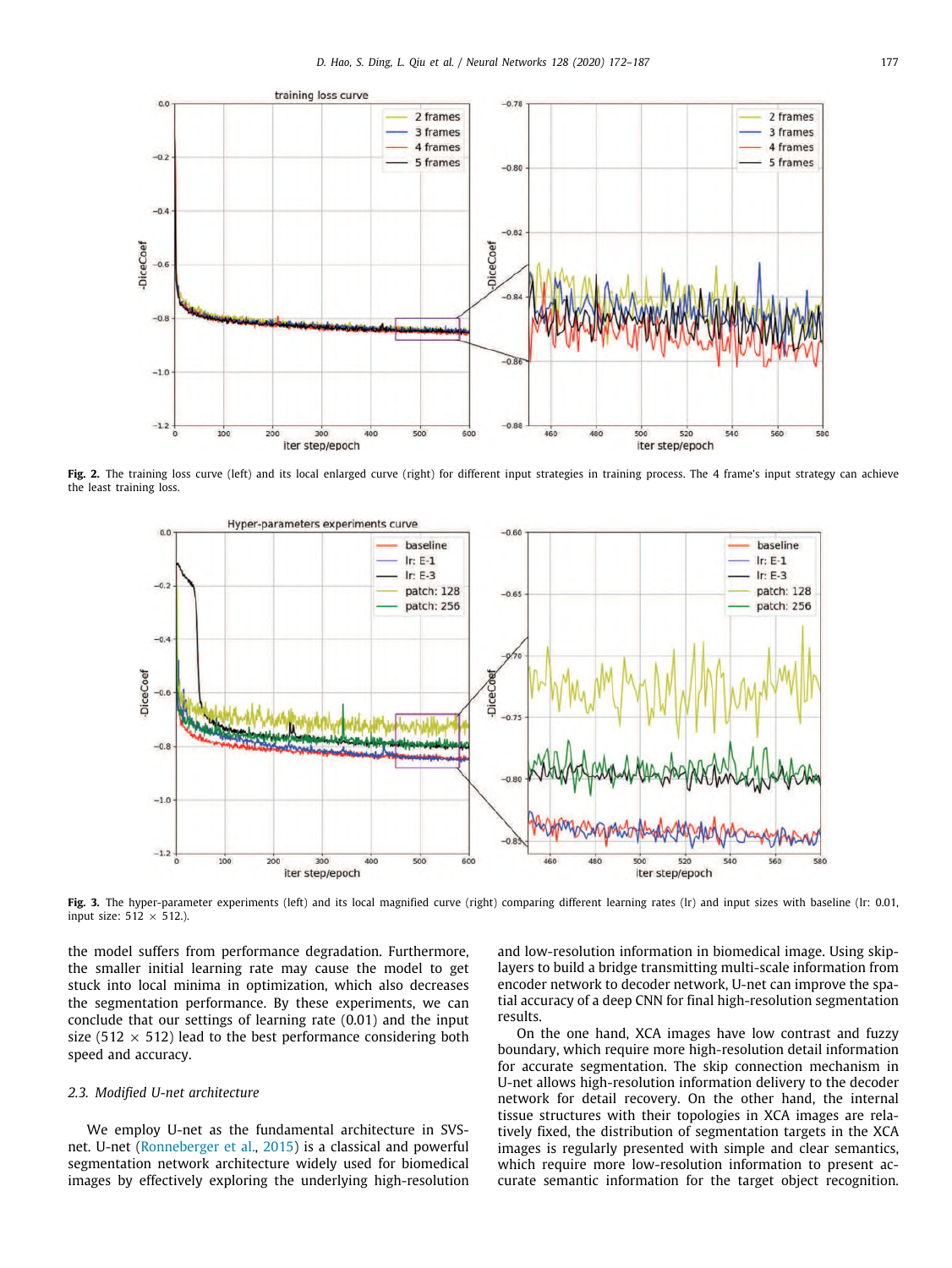Multiple downsampling operations in U-net's encoder network appropriately provide low-resolution information for contextually semantic recognition. In [Fig.](#page-4-0) [1](#page-4-0), the encoder network captures 3D temporal–spatial contexts through 3D convolutions followed by 3D residual convolutional blocks except the last convolutional operation. The decoder network enables precise localization of high-resolution target vessel semantic information via upsampling layers and CAB.

Aiming at the accurate 2D+t XCA vessel segmentation, we make following adaptations based on conventional U-net: (1) In the encoder network, there are 7 stages of 3D convolution. The first six convolutional stages followed by 3D residual convolutional block (in Section [2.4](#page-6-0)) are utilized to extract rich temporal–spatial feature representations, which provide contexts for subsequent vessel mask inference in the decoder network. The output of each 3D residual convolutional block is passed to the next 3D convolutional stage and the skip connection layer respectively. At the last two 3D convolutional stages, spatial dropout (0.5) is employed before executing convolution to avoid overfitting; (2) In the skip connection layers, we fuse temporal– spatial feature representation by mapping from 3D space to 2D space via  $4 \times 1 \times 1$  convolutional kernel in FFO, where the first dimension of convolutional kernel indicates the temporal axis, *i.e.*, 4 indicating 4 channels (frames) in the temporal domain. The temporal domain features are then fused together by temporal axis convolution. The FFO can be formulated as follows:

$$
X_{F_l} = \text{Squeeze}(X_F \otimes W) \tag{1}
$$

where  $X_F$   $\in \mathbb{R}^{C \times T \times H \times W}$  is the spatial–temporal feature map coming from the output of each 3D convolutional stage in the encoder network,  $X_{F_L} \in \mathbb{R}^{C \times H \times W}$  denotes fusing spatial–temporal feature map,  $C, T, \tilde{H}, W$  are the features' channel dimension, temporal dimension, height, and width, respectively. *W* denotes  $4 \times 1 \times 1$  convolutional kernel,  $\otimes$  represents convolution operation, Squeeze denotes dimension compress, a straightforward schematic can be seen at the left bottom of [Fig.](#page-4-0) [1;](#page-4-0) (3) In the decoder network, to gradually recover the feature maps' spatial resolution, we take advantage of the parameter-free bilinear upsampling strategy rather than transposed convolutional operations, which contributes to reduce the number of trainable parameters without degrading the segmentation performance [\(De](#page-14-22) [Fauw et al.](#page-14-22), [2018](#page-14-22)). Each upsampling layer is followed by one CAB (see the right bottom of [Fig.](#page-4-0) [1\)](#page-4-0) and one 2D residual convolutional block (Block2D, see [Fig.](#page-4-0) [1](#page-4-0)). Note that the high-stage and lowstage feature map outputs with the same resolution from the upsampling layer and the skip connection layer are inputted simultaneously to CAB (as illustrated at the right bottom of [Fig.](#page-4-0) [1\)](#page-4-0), which is employed to learn the most discriminative features from noisy and complex background artifacts (see the details in Section [2.5](#page-6-1)). After the last 2D residual convolutional block, we employ  $1 \times 1$  convolution followed by sigmoid activation function to yield the final vessel mask.

#### *2.4. 2D and 3D residual convolutional blocks*

<span id="page-6-0"></span>Generally speaking, increasing the depth of networks can improve network generalization capacity. However, a very deep network implies the difficulty in promoting gradient back propagation, which results in the poor performance. To overcome this problem, [He et al.](#page-14-14) ([2016](#page-14-14)) develop the deep residual network to facilitate gradient back propagation by identity mapping connection. [Zagoruyko and Komodakis](#page-15-33) [\(2016](#page-15-33)) demonstrate that the two stacked convolutional layers in single residual block is optimal architecture compared with other settings. Hence, we follow the strategy as advised in [Zagoruyko and Komodakis](#page-15-33) [\(2016\)](#page-15-33) and employ 3D residual blocks and 2D residual blocks in encoder and decoder networks respectively.

#### *2.5. Channel attention mechanism*

<span id="page-6-1"></span>To learn more rich and multi-scale feature representation for extracting vessels from complex and dynamic background artifacts, the proposed SVS-net firstly extracts multiple types of features by multiple convolutional kernels in every convolutional stage of the encoder stage (see [Fig.](#page-4-0) [1](#page-4-0)). Note that there exist three problems: (1) each channel of feature maps represents one specific feature type but not all features are equally significant to the final output; (2) XCA sequence contains not only the target vessels but also much disturbance of overlapping structures that have similar appearances and intensities to vessels, these disturbances are aggregated nearly at different positions with their relatively various moving speeds. Therefore, these disturbances are distributed in different feature channels; (3) Note that the skip connection layers fuse the temporal–spatial features through  $4 \times 1 \times 1$  convolution, which performs linear combination in temporal domain. This combination inevitably introduces extra noisy artifacts into different feature channels besides the noisy disturbances inherent in the XCA sequences. As shown in [Fig.](#page-7-0) [4](#page-7-0)(a2), (b2), the fused spatial feature map contains a lot of noise artifacts from the background area, which may decrease the accuracy of vessel detection. Therefore, the fused spatial feature map from the output of skip connection layer should be well treated to weaken the noise disturbance from the noisy backgrounds and emphasize the vessel feature simultaneously. To this end, we introduce an effective scheme called as channel attention mechanism for highlighting foreground vessel features and noise removal.

Through the operation of CAB, the SVS-net can adaptively highlight some channel information meanwhile suppress the trivial channel information. Hence, the predicted probability map is gradually improved. Inspired by the works ([Hu, Shen et al.](#page-14-29), [2018;](#page-14-29) [Yu et al.,](#page-15-31) [2018](#page-15-31)), we introduce the CAB to weight the feature maps from the low-stage output from the skip connection layer and then combine with the corresponding high-stage feature maps that are outputted from the upsampling layer. High-stage output feature maps contain more advanced global semantic information while low-stage feature maps contain more detailed yet noisy information, therefore the high-stage features can provide clues to screen useful information from low-stage feature maps and generate more pure feature representation. Under the guidance of high-stage features, the attention weights are learned and used to obtain discriminative salient features. As shown in [Fig.](#page-7-0)  $4(a3)$  $4(a3)$ , (b3), the low-stage feature map from the output of skip connection layer is refined by the CAB. From [Fig.](#page-7-0) [4\(](#page-7-0)a2)–(a3) and [Fig.](#page-7-0) [4](#page-7-0)(b2)– (b3), the background noises in [Fig.](#page-7-0)  $4(a2)$  $4(a2)$ , (b2) are greatly reduced while the foreground vessel features are highlighted in [Fig.](#page-7-0) [4\(](#page-7-0)a3), (b3).

Specifically, the CAB do the following operations (see the right bottom of [Fig.](#page-4-0) [1\)](#page-4-0): the low-stage feature maps  $X_{F_l} \in \mathbb{R}^{C \times H \times W}$ and the corresponding high-stage feature maps  $X_{F_h}^i \in \mathbb{R}^{C \times H \times W}$ are concatenated together to make feature maps  $X_F^{\perp} \in \mathbb{R}^{2C \times H \times W}$ . Furthermore, a global average pooling is performed on the concatenated feature maps to generate the weighted vector  $W_{X_F} \in$  $\mathbb{R}^{2C \times 1 \times 1}$ . [\(Yu et al.](#page-15-31), [2018\)](#page-15-31). Two 1  $\times$  1 convolutional operations, which are followed by the rectified linear unit function and sigmoid function, respectively, are performed on  $W_{X_F} \in \mathbb{R}^{2C \times 1 \times 1}$ to learn inter-channel relationship and the final channel attention weights vector  $W_{X_{F_i}} \in \mathbb{R}^{C \times 1 \times 1}$  is achieved. The obtained attention vector multiplies low-stage feature maps in channelwise manner, then the weighted feature maps from low stage are added with the corresponding high-stage feature maps to be subsequently passed to the next layer. The whole process of generating attention weights can be expressed as:

$$
W_{X_{F_l}} = \phi(\varphi(GAP(X_F)))
$$
\n(2)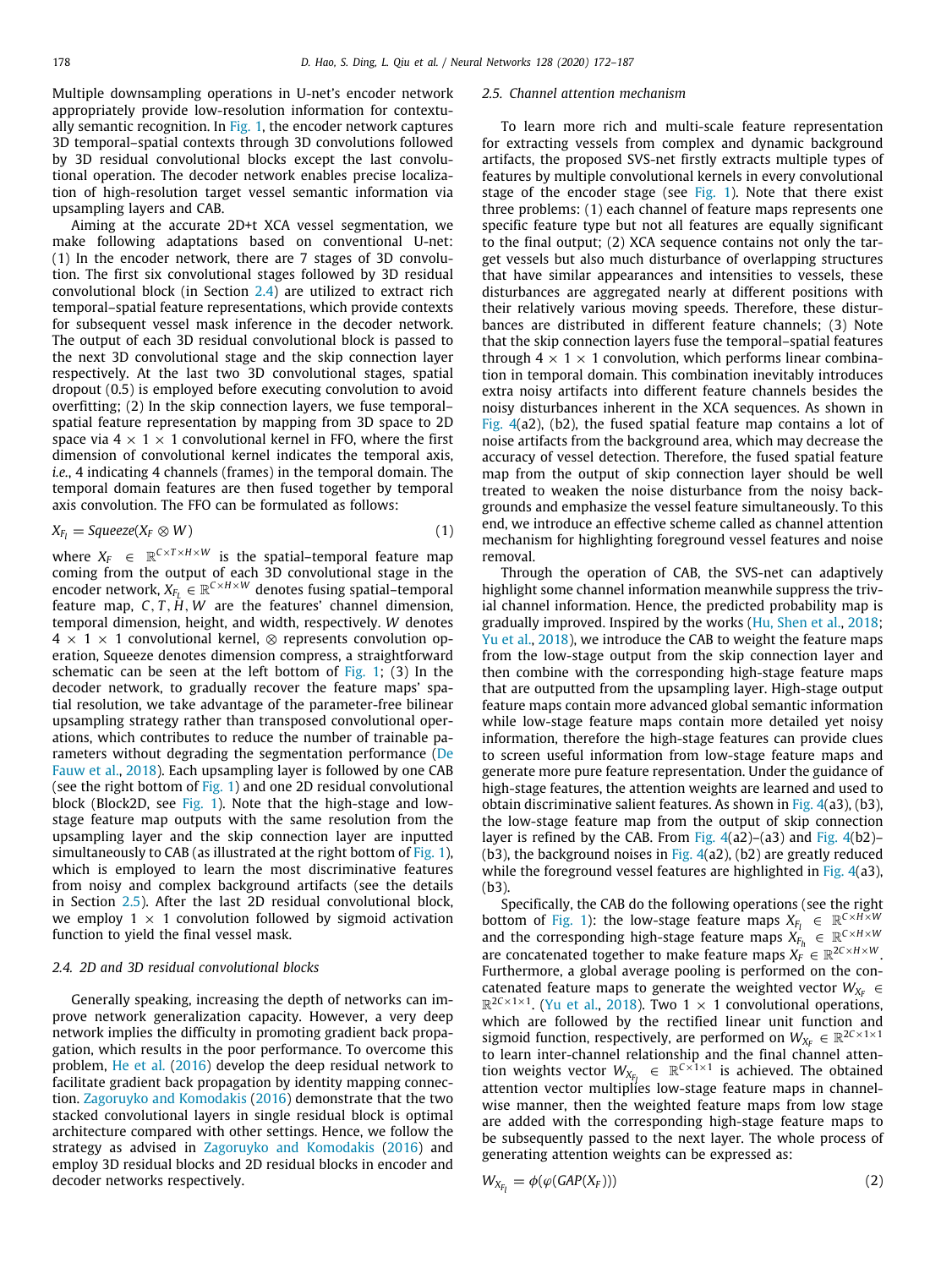



<span id="page-7-0"></span>Fig. 4. Two instances of feature visualizations for illustrating the CAB's effects: suppresses the noises in the background areas while highlights the foreground vessel feature. From left to right, each row displays the original XCA image; the 2nd channel of fused spatial feature maps in the output of the second skip connection layer [\(Fig.](#page-4-0) [1](#page-4-0)) before inputting to the CAB, it contains noise pollution from the background areas; the 2nd channel of refined feature maps from the output of CAB in the decoder stage [\(Fig.](#page-4-0) [1\)](#page-4-0). The background noise is reduced and the foreground vessel feature is highlighted via the channel attention operation.

where *GAP* means the operation of global average pooling,  $\varphi$ denotes  $1 \times 1$  convolution followed by rectified linear unit and  $\phi$  indicates 1  $\times$  1 convolution followed by sigmoid activation. An intuitive display of CAB is shown at the left bottom of [Fig.](#page-4-0) [1](#page-4-0).

#### *2.6. Data augmentation*

As there are limited manually annotated datasets, data augmentation is necessary for the benefit of improving the model generalization. To teach SVS-net how to accommodate to various sample transformations, we adopt multiple augmentation methods including rotations by the angle ranging in  $[-10^{\circ}, 10^{\circ}]$ , flipping both horizontally and vertically, scaling by a factor of 0.2, random crop, affine transformations. For the images in our dataset, there is a 50% probability to perform each of above transformations to generate new samples in real time during the training process.

#### *2.7. Loss function*

To tackle the class imbalance problem in vessel segmentation, we employed Dice loss function to guide parameters learning. The class imbalance problem mainly has two aspects: firstly, the number of negative pixels (being 0, *i.e.*, background) is much more than the number of positive pixels (being 1, *i.e.*, vessel pixels); secondly, the ratio between the two classes varies a lot among both inter-frame in the same XCA sequence and intraframe or inter-frame in different XCA sequences. Currently most semantic segmentation tasks adopted the following cross entropy (CE) ([Mosinska, Marquez-Neila, Kozinski, & Fua,](#page-15-34) [2018](#page-15-34); [Ron](#page-15-9)[neberger et al.](#page-15-9), [2015](#page-15-9)) to optimize the network:

$$
L_{CE} = \sum_{1}^{N} y_i \log p_i + (1 - y_i) \log(1 - p_i)
$$
 (3)

It can be observed that from Eq.  $(3)$  $(3)$ , each pixel contributes equally to the CE loss. Hence, CE loss tends to bias the network's optimization.

Different from CE loss calculated in pixel-wise form, Dice loss can avoid above problem by measuring the overlap ratio between ground truth mask and the predicted vessel mask. Dice loss is defined in [Drozdzal et al.](#page-14-36) ([2018](#page-14-36)), [Zhang et al.](#page-15-16) ([2018](#page-15-16)) as follows:

<span id="page-7-2"></span>
$$
L_{DiceCoef} = -\frac{2\sum_{1}^{N} p_i y_i + \epsilon}{\sum_{1}^{N} p_i + \sum_{1}^{N} y_i + \epsilon}
$$
(4)

where  $y_i \in \{0, 1\}$  is ground truth label and  $p_i \in [0, 1]$  is predicted value for location *i*. *N* is the total number of pixels,  $\epsilon$  is a very small constant used to keep value stable. From Eq. [\(4](#page-7-2)) we can find that the Dice loss is applied to the whole mask and it measures the overall loss for that mask rather than the average loss across all the pixels.

#### **3. Experiment results**

#### *3.1. Materials*

In our experiments, 120 sequences of real clinical X-ray coronary angiograms images are acquired from Renji Hospital of Shanghai Jiao Tong University. The length of each sequence ranges from 30 to 140 frames. Images from 120 sequences have been manually annotated by three experts to constitute the ground truth. Specifically, for the totally hard-annotated 323 samples from these 120 annotated sequences including extremely lowcontrast vessels and vessel trees that contain a lot of thin vessel branches, we take three experts' average annotated result as the final ground truth.

<span id="page-7-1"></span>It is worth noting that these XCA sequences in the dataset are acquired from different machines (*i.e.*, 800 mAh digital silhouette angiography X-ray machine from Siemens, medical angiography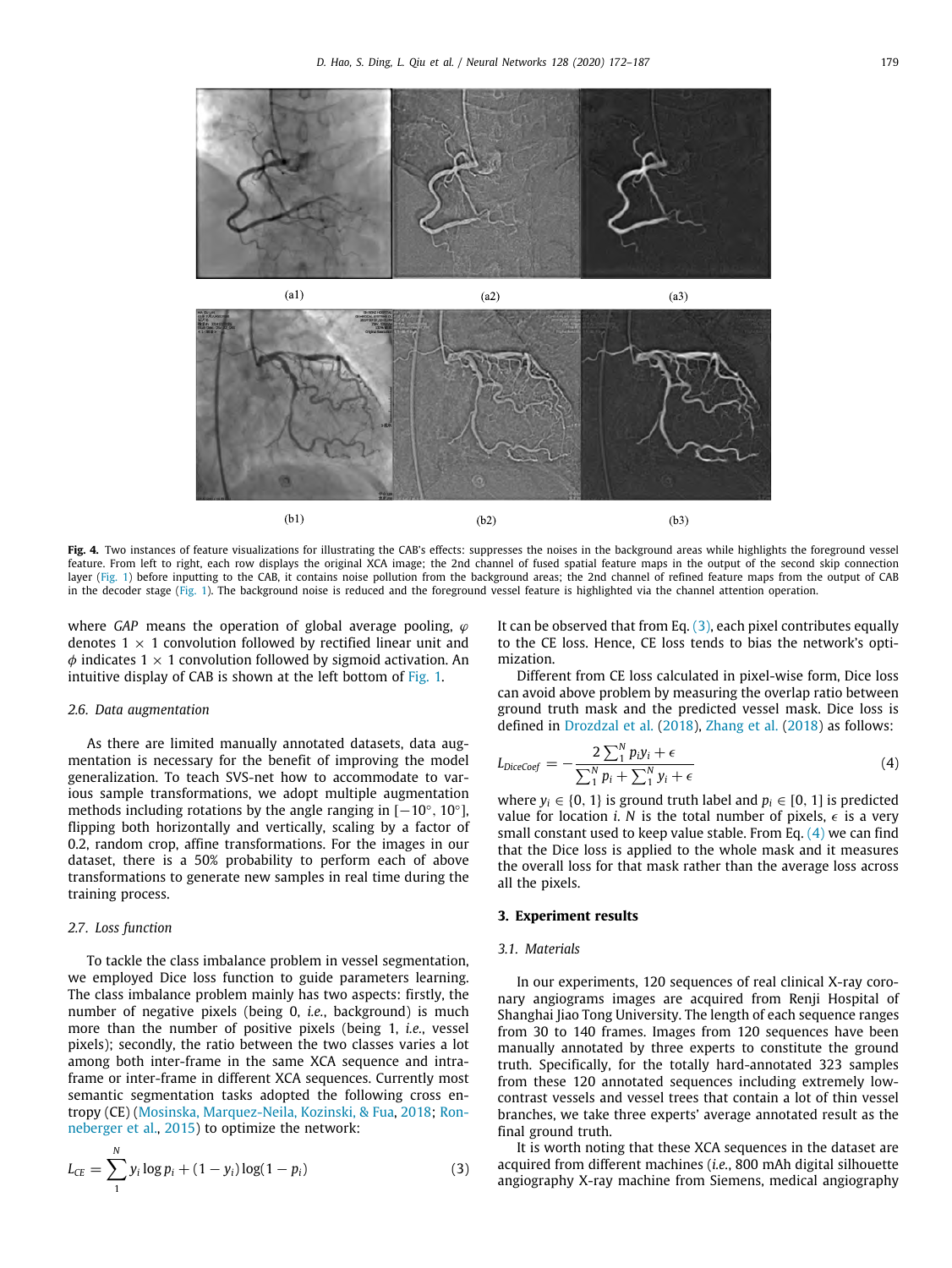

**Fig. 5.** The loss curve and its local enlarged curve for both training set and validation set in training process.

<span id="page-8-0"></span>X-ray system from Philips), the resolution, the noise distribution and the pixels' intensity range of each single frame are different. To eliminate these differences, we resize the images from the XCA sequence into 512  $\times$  512 resolution with 8 bits per pixel, employ Poisson denoising methods [\(Cerciello, Bifulco, Cesarelli, & Fratini,](#page-14-37) [2012\)](#page-14-37) to smooth the noise and normalize the pixels' intensity range into  $0 - 1$ .

Furthermore, due to the varieties of XCA images with different directions and angles of X-ray penetration as well as different patient sources with different dosages of contrast agents, the vessels visibility of different sequences in clinic is quite changeable. Thus, designing a robust vessel segmentation algorithm is necessary for the XCA data with poor visual quality. Besides, proper selection of frames from each sequence for experiment is crucial [\(Lim & Keles,](#page-14-12) [2018\)](#page-14-12) especially when both of the background and foreground are dynamic and contain many artifacts. The strategy of selecting the training frames is similar to [Wang, Luo and Jodoin](#page-15-35) ([2017\)](#page-15-35). We selected XCA images containing most of vessel structures as experiment samples from 120 annotated sequence according to their lengths and visual quality. Totally, 332 samples are obtained for our experiment. The dataset is randomly divided into training dataset, validation dataset, and test data at approximately 0.5, 0.25 and 0.25, respectively.

We investigate the proposed model's performance on the abovementioned dataset. We plot the loss curves for both the training set and validation set in the training process. As can be seen in [Fig.](#page-8-0) [5](#page-8-0), for both training set and validation set, the loss reduces quickly at the beginning stage of training process, and gradually converges. There is no sign that the model falls into over-fitting or under-fitting state. Meanwhile, the size of our dataset is assumed to be properly matched into the size of our model.

All the experiments performed in this work were approved by our institutional review board. The dataset which will be released to public has received the transfer agreement from our cooperative partners. All the dataset is stored in mat array format according to the corresponding filenames, and they will be available on website. $3$  You can also visit the website to access further detailed information on the dataset.

#### *3.2. Evaluation metrics*

Several metrics, namely, detection rate (DR), precision (P), and F measure are employed to quantitatively evaluate the performances of our segmentation method and also compare them with other state-of-the-art methods. The above metrics are defined as below:

$$
DR = \frac{TP}{TP + FN}, \ P = \frac{TP}{TP + FP}, \ F = \frac{2 * DR * P}{DR + P}
$$
(5)

where TP (true positives) is the total number of correctly classified pixels in vessel regions of the predicted vessel probability map, FP (false positives) indicates the total number of wrongly identified as vessel pixels but practically belonging to backgrounds in the predicted vessel probability map, TN (true negatives) and FN (false negatives) represent the total number of correctly predicted as background pixels and wrongly predicted as background pixels in the predicted output, respectively. DR measures the proportion between the correctly identified vessel pixels and the total vessel pixels in the ground truth, P measures the ratio of true positives among all the true positives. F measure comprehensively considers both P and DR metrics and indicates the overall segmentation performance. All these metrics range in [0, 1], and a higher value indicates better segmentation performance.

### *3.3. 2D vs 3D with and without channel attention mechanism*

We utilize 3D convolution layers to extract rich temporal– spatial feature representation in encoder network. To investigate whether the temporal–spatial features are more advanced compared to purely spatial features extracted by 2D convolutional layers for generating final predicted probability map, we replace 3D convolutional layers with corresponding 2D ones in encoder network while keeping the decoder network the same. It is noted that simple substitution reduces the number of trainable parameters and hence weakens the model's expressive capacity. For fair comparison, we increase the number of convolution layers in the encoder network for 2D version to make both 3D version and 2D version have comparable amount of parameters. In addition, we investigate the effectiveness of CAB by removing it from decoder

<span id="page-8-1"></span><sup>3</sup> The source codes and dataset will be available at [https://github.com/Binjie-](https://github.com/Binjie-Qin/SVS-net)[Qin/SVS-net](https://github.com/Binjie-Qin/SVS-net).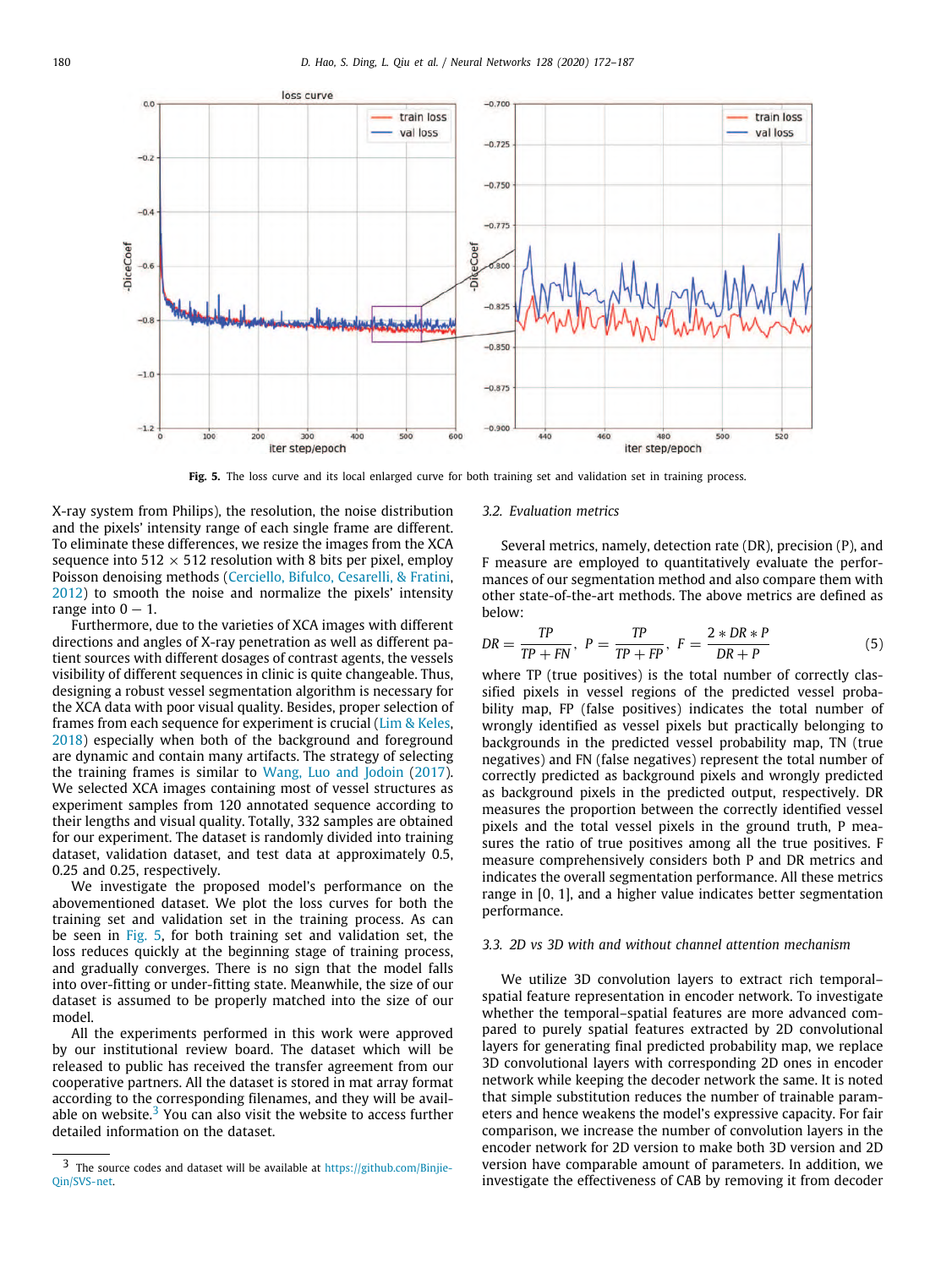

<span id="page-9-1"></span>**Fig. 6.** Vessel segmentation performance using 2D and 3D convolutional layers with and without CAB. The detection rate (DR), precision (P) and F measure of test data.

#### **Table 2** The average detection rate (DR), precision (P) and F measure (mean value  $\pm$ standard deviation) for test data.

<span id="page-9-0"></span>

| Method     | DR.               |                   | F                 |
|------------|-------------------|-------------------|-------------------|
| 2D naive   | $0.7640 + 0.0701$ | $0.8615 + 0.0694$ | $0.8056 + 0.0431$ |
| $2D + CAB$ | $0.7638 + 0.0738$ | $0.8595 + 0.0684$ | $0.8046 + 0.0459$ |
| 3D naive   | $0.7959 + 0.0714$ | $0.8640 + 0.0586$ | $0.8255 + 0.0714$ |
| $3D + CAB$ | $0.8424 + 0.0813$ | $0.8492 + 0.0605$ | $0.8428 + 0.0531$ |

network in SVS-net and 2D model respectively. We choose our 2D model without CAB (2D naive) as baseline, and compare it with 2D model with CAB (2D+CAB), 3D model without CAB (3D naive) and 3D model with CAB (3D+CAB) respectively.

To quantitatively evaluate the performance, we measure three metrics on the test set. The results are shown in [Table](#page-9-0) [2](#page-9-0) and [Fig.](#page-9-1) [6.](#page-9-1) Specifically, we compare the performance between different feature extraction manners and then analyze the function of CAB. As can be seen in [Table](#page-9-0) [2](#page-9-0), compared with the baseline, the 3D naive model obtains higher scores in terms of DR (79.59%), P (86.40%), F (82.55%) measures and surpasses its 2D counterpart by 4.17%, 0.29% and 2.47%, respectively. Despite they have almost similar model complexity, their performance have big differences. This is because 3D version integrating contextual spatial–temporal features while 2D version only using spatial domain features to predict the final probability map. Obviously, the former one has more sufficient and robust information in discriminating between noisy artifacts and vessel trees.

Next, we investigate the effect of CAB in both 3D and 2D scenarios. From [Table](#page-9-0) [2](#page-9-0), we can find that the channel attention strategy decreases the P measures from 0.8615 to 0.8595 and reduces the DR scores from 0.7640 to 0.7838 in 2D case. There are slight changes in both DR and P. Hence, F measures almost keep consistent due to F measure achieving the trade-off between P (related with FPs) and DR (related with FNs) measures. In 3D case, the CAB also shows the good compromise between P and DR (*i.e.*, DR increases from 0.7959 to 0.8424 while P declines from 0.8640 to 0.8492) but the overall performance F measure improves by 2.09% and arrives at 0.8428. We analyze the role that the CAB plays in the overall performance: in the 2D case, we find the fact that CAB makes a compromise between P and DR with rare improvement in F measure, which is now interpreted that 2D version failing to provide sufficient and valuable information for CAB to choose from; however, in 3D case, the temporal–spatial information is relatively rich so that the CAB can suppress trivial features in noisy background and utilize the most discriminative ones in foreground to generate fine vessel mask.

Furthermore, we analyze the stability of SVS-net's segmentation performance. When we compare SVS-net (3D+CAB) with the baseline (2D naive), the DR and F witness a large increase by 10.26% and 4.61%, respectively. The metrics have a relatively high standard deviation, which indicates that there exist both relatively hard-segmented and relatively easy-segmented samples in test sets. The relatively hard-segmented samples may pull down the whole metrics and result in the high standard deviation. In the future, we will enlarge our dataset and increase the number of hard-segmented samples to help SVS-net pay more attention to them for improving the its performance on those samples. It is worth noting that the relatively high standard deviation problem almost exists in all the tested methods, which illustrate there indeed exist hard-segmented samples. The comparative methods also fail to deal with these hard-segmented samples. In view of the average metrics, we further our confidence that SVS-net performs better than all the other methods.

Moreover, the 3D+CAB model achieves the highest DR score while the lower P score. Higher DR score means lower FNs, which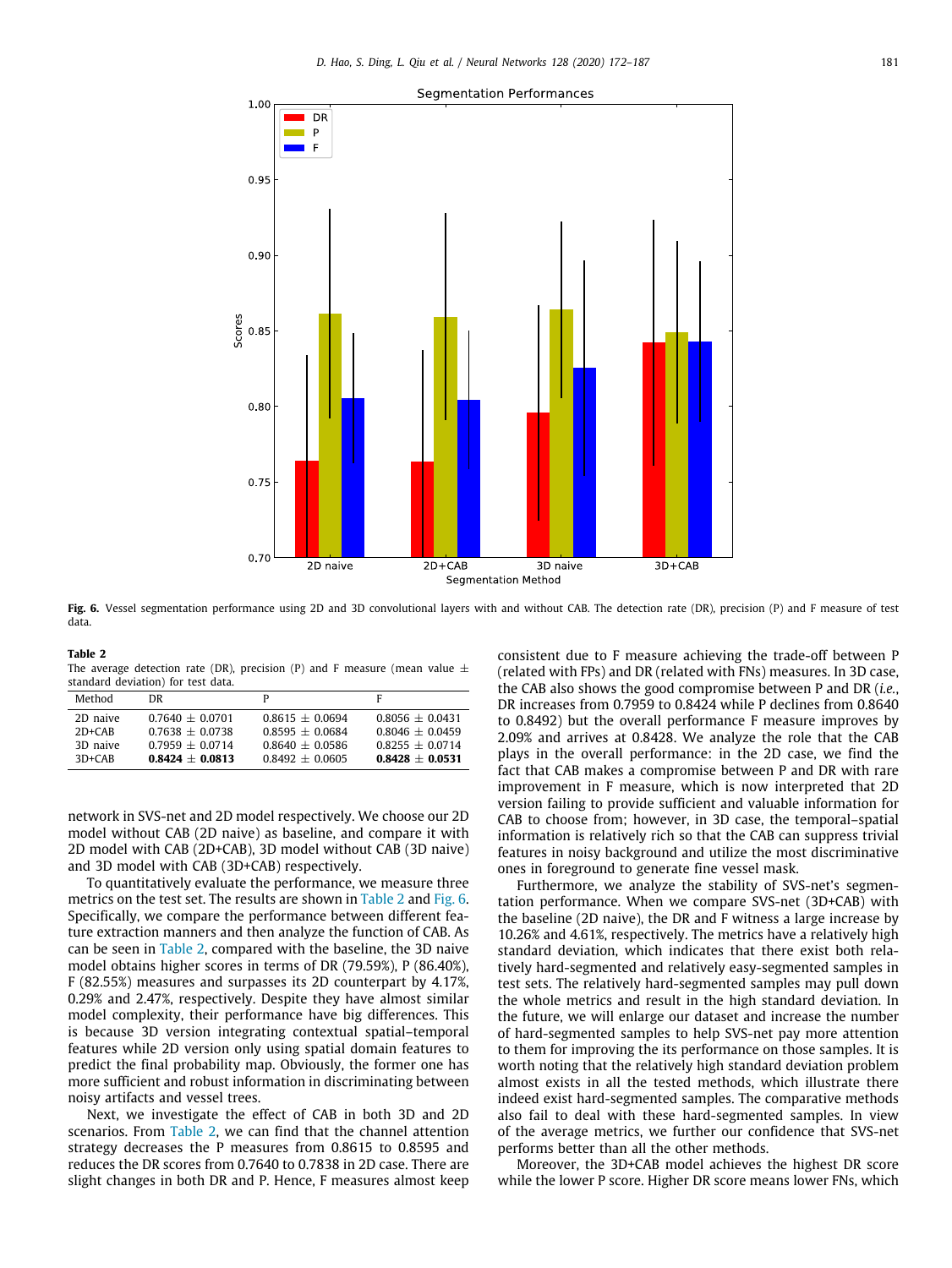

<span id="page-10-0"></span>Fig. 7. Four instances of vessel segmentation result by different vessel segmentation methods. From left to right, each row displays the original XCA image, the manually outlined ground truth vessel segmentation, the vessel images segmented by 2D naive, 2D+CAB, 3D naive, 3D+CAB, respectively.

**Table 3** The average detection rate (DR), precision (P) and F measure (mean value  $\pm$ standard deviation) for test data

<span id="page-10-1"></span>

| Method    | DR                |                   |                   |
|-----------|-------------------|-------------------|-------------------|
| CE loss   | $0.8197 + 0.0814$ | $0.8423 + 0.0633$ | $0.8262 + 0.0428$ |
| Dice loss | $0.8424 + 0.0813$ | $0.8492 + 0.0605$ | $0.8428 + 0.0531$ |

indicates SVS-net have superior capacity in detecting vessel pixels from backgrounds. In detecting vessel pixels, it is likely to mistakenly identify backgrounds that resemble vessel pixels as vessel pixels. This may increase FPs to some degree, so that the P score will suffer from degradation. However, the 3D+CAB model's overall F measure performance is highest, which illustrates its balanced and better performance in accurately recognizing both vessel pixels and background pixels when compared with other methods.

Intuitive quantization result can be seen in [Fig.](#page-9-1) [6](#page-9-1). The typical segmentation results are displayed in [Fig.](#page-10-0) [7.](#page-10-0) As shown in [Fig.](#page-10-0) [7,](#page-10-0) the vessel masks produced by SVS-net have less fractures (*i.e.*, less FNs) than do the other methods, which implies SVS-net's better performance on detecting vessel pixel (TPs). In 2D settings, the vessel masks either have more fracture (*i.e.*, more FNs) or have more artifacts (*i.e.*, more FPs). This phenomenon shows that their pool ability on differentiating vessel pixels from background pixels. Through above observation and analysis, we validate the effectiveness of the 3D convolutional layers and CAB used in SVS-net.

#### *3.4. Cross entropy loss vs Dice loss*

To validate the loss function in deep network for vessel segmentation, we employ CE loss and Dice loss function as objective function to train our model respectively and use the same settings with other parts of network. It can be seen in [Table](#page-10-1) [3,](#page-10-1) the model trained with **Dice loss can result in the performance improvement by 2.0% in terms of F measure,** which implies the effectiveness of Dice loss in class imbalance segmentation task when compared with the CE loss. Besides, the model trained with Dice loss achieves higher F measure and DR score but slightly higher P score when compared with the model trained with CE loss. The Dice loss's optimization goal is expected to facilitate the model in getting higher gain of F measure for achieving better overall segmentation performance. When the model is optimized, the overall segmentation performance of F measure certainly has an upper bound. With this upper bound on the F measure that is computed from the harmonic mean of DR and P, the model makes a trade-off balance between the DR and P metrics, so that it may result in the balance with higher DR and slightly higher P.

Then, we compare the intuitive segmentation results by two loss functions. When compared with the vessel masks obtained from the model trained with Dice loss, the vessel masks obtained from the CE loss have blurred boundaries (see the red arrows in [Fig.](#page-11-0)  $8(c)$  $8(c)$ –(d)), which means pixels at vessel boundaries are less confident to discriminate whether they belong to vessels or backgrounds. Therefore, to get binary vessel masks, we should carefully apply proper threshold to the original probability maps which involves troublesome manual operations (shown in [Fig.](#page-11-0)  $8(e)$  $8(e)$ –(h)). While the masks produced by model trained with Dice loss have clear boundaries, there is no need to utilize threshold anymore. Therefore, the Dice loss function is appropriate to train SVS-net for sequential vessel segmentation.

#### *3.5. Comparison with other state-of-the-art methods*

<span id="page-10-2"></span>We compare SVS-net with three traditional vessel segmentation algorithms, *i.e.*, [Coye](#page-14-38)'s filter method  $(Coye's)^4$  $(Coye's)^4$  (Coye, [2017\)](#page-14-38), Jin's spatially adaptively filtering method (Jin's) ([Jin et al.,](#page-14-2) [2018\)](#page-14-2), Kerkeni's multi-scale region growing method (Kerkeni's) [\(Kerkeni](#page-14-3) [et al.,](#page-14-3) [2016\)](#page-14-3), and four deep learning-based methods, *i.e.*, Retinal-net,<sup>[5](#page-10-3)</sup> ([Liskowski & Krawiec](#page-14-23), [2016;](#page-14-23) [Ronneberger et al.](#page-15-9), [2015\)](#page-15-9)

<span id="page-10-3"></span><sup>4</sup> <http://www.mathworks.com/matlabcentral/fileexchange/50839>.

<sup>5</sup> [https://github.com/orobix/retina-unet.](https://github.com/orobix/retina-unet)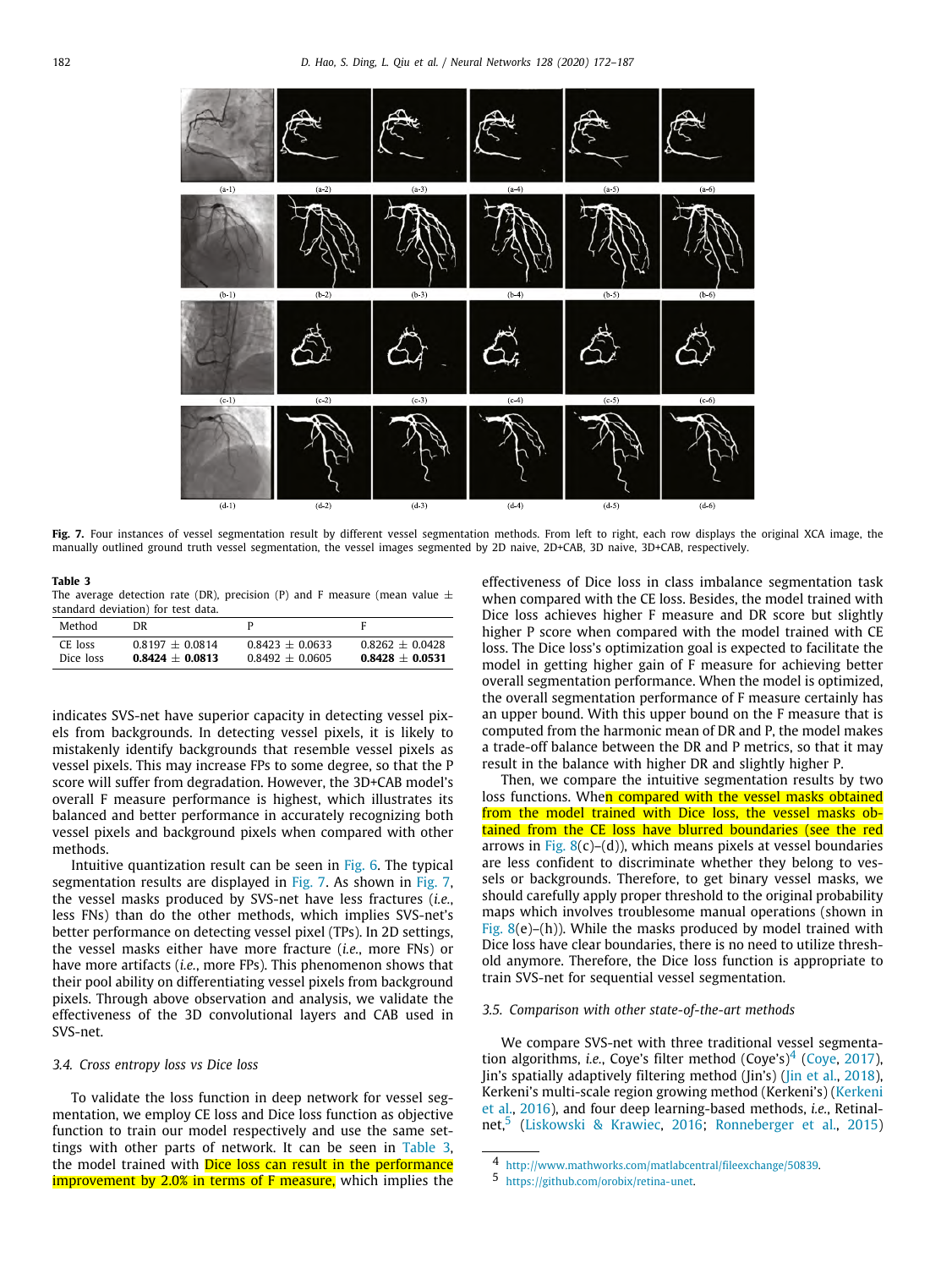#### <span id="page-11-4"></span>**Table 4**

The average detection rate (DR), precision (P) and F measure (mean value  $\pm$  standard deviation) for test data by state-of-the-art methods and our method.

| Method      | DR                  | Р                   | F                   | param  | Inference time |
|-------------|---------------------|---------------------|---------------------|--------|----------------|
| Cove's      | $0.5694 \pm 0.3096$ | $0.2127 + 0.1365$   | $0.2963 \pm 0.1752$ |        | 0.071s         |
| Jin's       | $0.6127 \pm 0.1948$ | $0.7715 + 0.2126$   | $0.6639 \pm 0.1677$ |        | 11.61s         |
| Kerkeni's   | $0.6703 + 0.1322$   | $0.7348 + 0.1321$   | $0.6863 \pm 0.1047$ |        | 4.708s         |
| Retinal-net | $0.7708 + 0.1003$   | $0.6807 + 0.1160$   | $0.7141 \pm 0.0865$ | 0.47M  | 2.28s          |
| SU-Net      | $0.6914 + 0.1057$   | $0.9018 + 0.0785$   | $0.7734 + 0.0580$   | 15.32M | 0.046s         |
| X-ray net   | $0.7974 + 0.0748$   | $0.7780 \pm 0.1038$ | $0.7794 + 0.0586$   | 14.1M  | 0.053s         |
| BTS-DSN     | $0.7251 + 0.0971$   | $0.8626 + 0.0750$   | $0.7803 \pm 0.0612$ | 7.8M   | 0.067s         |
| SVS-net     | $0.8424 + 0.0813$   | $0.8492 \pm 0.0605$ | $0.8428 + 0.0531$   | 10.2M  | 0.178s         |



<span id="page-11-0"></span>Fig. 8. Original vessel segmentation result by Dice loss, CE loss and threshold (0.2, 0.4, 0.6, 0.8 respectively) postprocessing for the segmentation result by CE loss. (a) Original XCA image. (b) Manually outlined ground truth. (c) Original segmentation result by Dice loss. (d) Original segmentation result by CE loss. (e) 0.2 thresholding result of (d). (f) 0.4 thresholding result of (d). (g) 0.6 thresholding result of (d). (h) 0.8 thresholding result of (d).



<span id="page-11-5"></span>**Fig. 9.** Vessel segmentation performance using different methods. The detection rate (DR), precision (P) and F measure of test data.

<span id="page-11-2"></span><span id="page-11-1"></span>bridge-style U-Net with salient mechanism  $(S$ -UNet)<sup>[6](#page-11-1)</sup>[\(Hu et al.,](#page-14-39)  $2019$ ), X-ray net,<sup>[7](#page-11-2)</sup> [\(Ambrosini et al.,](#page-14-13) [2017\)](#page-14-13) short connected deep supervised net  $(BTS-DSN)^8$  $(BTS-DSN)^8$  [\(Guo et al.](#page-14-25), [2018](#page-14-25)).

<span id="page-11-3"></span>[Table](#page-11-4) [4](#page-11-4) and [Fig.](#page-11-5) [9](#page-11-5) summarize the segmentation performances for the different approaches. It can be observed that SVS-net surpasses other methods by a large margin on all the metrics. The segmentation result comparison is given in [Fig.](#page-12-0) [10.](#page-12-0) Among traditional vessel segmentation methods, Jin's and Kerkeni's obtain relatively better quantitative metrics and visual qualities. However, Jin's algorithm detects more FPs due to its inaccurate local and global thresholds applied to the low contrast XCA images. Kerkeni's method can well segment thick vessels out but almost fail to recognize thin ones. This is because thin vessels are extremely indistinct compared with thick vessels and region growing algorithm cannot assign seed points to these regions so that they wrongly exclude these thin vessels from vessel regions in the subsequent procedure.

In regard to deep learning methods, they surpass traditional methods and gain higher performances in term of some metrics. Retinal-net, as a patch based method, introduces more background residuals since it lacks more global contextual information to guide the segmentation. X-ray net inputs current frame image with its first three frames to the network, but it simply concatenates them together and cannot effectively extract

<sup>6</sup> <https://github.com/hdd0411>.

<sup>7</sup> [https://github.com/pambros/CNN-2D-X-ray-Catheter-Detection.](https://github.com/pambros/CNN-2D-X-ray-Catheter-Detection)

<sup>8</sup> [https://github.com/guomugong/BTS-DSN.](https://github.com/guomugong/BTS-DSN)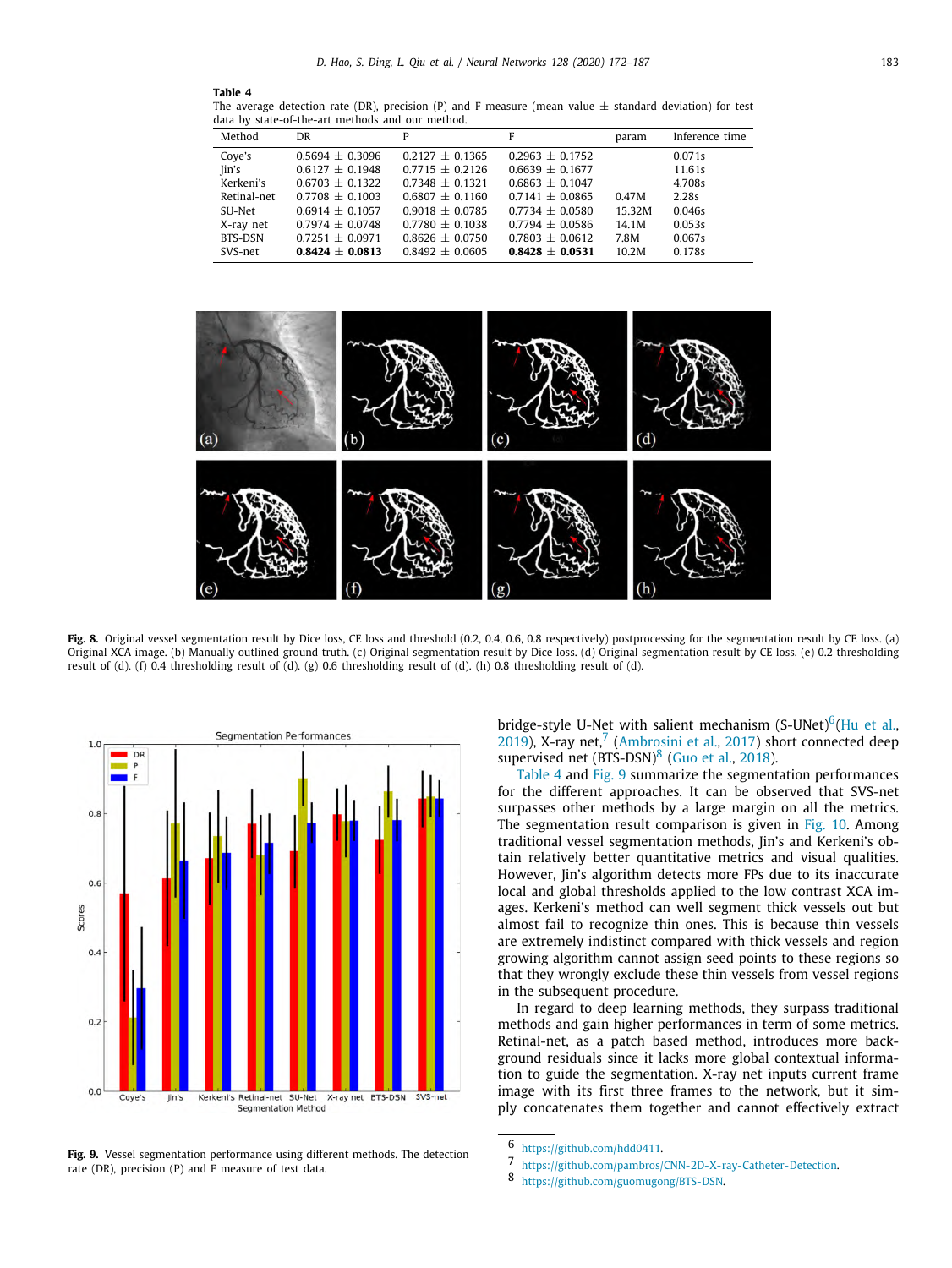

<span id="page-12-0"></span>**Fig. 10.** Four instances of vessel segmentation for real XCA image sequence by different vessel segmentation methods. From left to right, each row displays the original XCA image, the manually outlined ground truth vessel segmentation, the vessel images segmented by Coye's, Jin's, Kerkeni's, Retinal-net, SU-Net, X-ray net, BTS-DSN, and SVS-net, respectively.

temporally consistent information. It not only increases temporal information but also introduces disturbances at the same time. BTS-DSN adopts deeply supervised strategy and achieves relative higher metrics. However, there are still FPs in the vessel regions. Compared with above deep network methods, SVS-net can not only robustly detect the vessel regions with almost intact vessel structures with continuous vessel branches but also effectively remove the noisy background artifacts. The continuity and integrity of the segmented vessel branches is assumed to be owed to the contextual information inferred in the temporal–spatial features extracted by the encoder network and feature fusion in the skip connection layers. The noise reduction in the segmented vessel regions is mostly derived from the discriminative feature selection implemented by the channel attention mechanism. Therefore, the temporal–spatial feature extraction, feature fusion and the discriminative feature learning adopted in SVS-net are necessary to help improve the segmentation performances.

Additionally, there is a small number of thin vessel branches fail to be recognized by SVS-net. It is really challenging and we plan to design novel loss function in our future work, which will differentiate the thick and thin vessels efficiently and integrate these different vessels with different weights. In this way, we increase the weights of thin vessels in loss function and promote the model to pay more attention to the thin vessels. Thin-vessel segmentation is definitely a promising direction for improving the clinical value of XCA images.

Our experiments are implemented on GPU (*i.e.*, NVIDIA 1080 Ti, 11 GB). The number of parameters and the average runtime of per test image for deep-learning methods are listed in [Table](#page-11-4) [4.](#page-11-4) Compared with other deep learning-based methods having bigger or fewer number of parameters, *i.e.*, from the 15.32 million parameters for SU-Net to the 0.47 million parameters for Retinal-net, as well as having longer or shorter inference time, *i.e.*, from the 2.28 s for Retinal-net to the 0.046 s for SU-Net, SVS-net has 10.2 million parameters and 0.178 s inference times to achieve an intermediate level of complexity. The reason for SVS-net's medium-complexity in achieving its best segmentation performance is two-fold: (1) the 3D convolutional layers instead of 2D convolutional layers are adopted in the stage of feature extraction; (2) the fully connection layers are utilized in the stage of feature refinement. Although these two strategies for feature extraction and feature refinement employed in SVS-net explicitly increase the parameter number, they are necessary as the verification in the hyper-parameter experiments in Section [2.2.](#page-4-1) Moreover, the relatively long inference time mainly results from the feature fusion and channel attention mechanism. In the future work, we intend to explore more efficient network architectures for further decreasing computation time and improving inference efficiency.

#### *3.6. Downstream works*

Vessel segmentation is an efficient preprocessing procedure for various medical tasks. To assess the influence of vessel segmentation on various medical tasks, we further investigate two down-stream tasks that use the proposed SVS-net. We choose three state-of-the-art segmentation methods (*i.e.*, SU-Net, BTS-DSN, X-ray net) to compare our SVS-net.

Estimating the distribution of coronary vessel networks via vessel segmentation is very important to evaluate the coronary circulation [\(Vigneshwaran, Sands, LeGrice, Smaill, & Smith](#page-15-36), [2019\)](#page-15-36) in percutaneous coronary intervention. Usually, we estimate the area proportion of vessel network distribution in the whole heart regions of XCA images. Obviously, the wider the distribution, the smoother the blood flows in coronary circulation. Specifically, we use relative gland volume errors (GVEs) defined in [Nooshin et al.](#page-14-40) ([2019\)](#page-14-40) to measure the vessel distribution area. GVE is calculated by the absolute difference between the predicting segmentation  $V(y_{pr})$  and the manual ground-truth segmentation  $V(y_{gt})$ :

$$
GVE = \frac{\left|V\left(y_{gt}\right) - V\left(y_{pr}\right)\right|}{V\left(y_{gt}\right)} \times 100\% \tag{6}
$$

*V* (∗) is based on counting the positive voxels in the binary segmentation. From the definition, it is easy to learn that a good segmentation method should have low GVE value. The relative GVE is summarized in [Table](#page-13-0) [5](#page-13-0). From [Table](#page-13-0) [5,](#page-13-0) we can see that the mean GVE of SVS-net is 9.74%, which is much lower than those of other methods. Besides, the standard deviation of our method is also lower than those of other methods. These measures implicate that SVS-net is better and more stable in vessel distribution estimation than other methods.

Furthermore, quantitative coronary analysis and corresponding myocardial perfusion analysis are other downstream works for the diagnosis and therapy of coronary artery disease. The graylevel intensities of cardiac vessels carry important information for the quantitative analysis. Usually, we locate the vessel through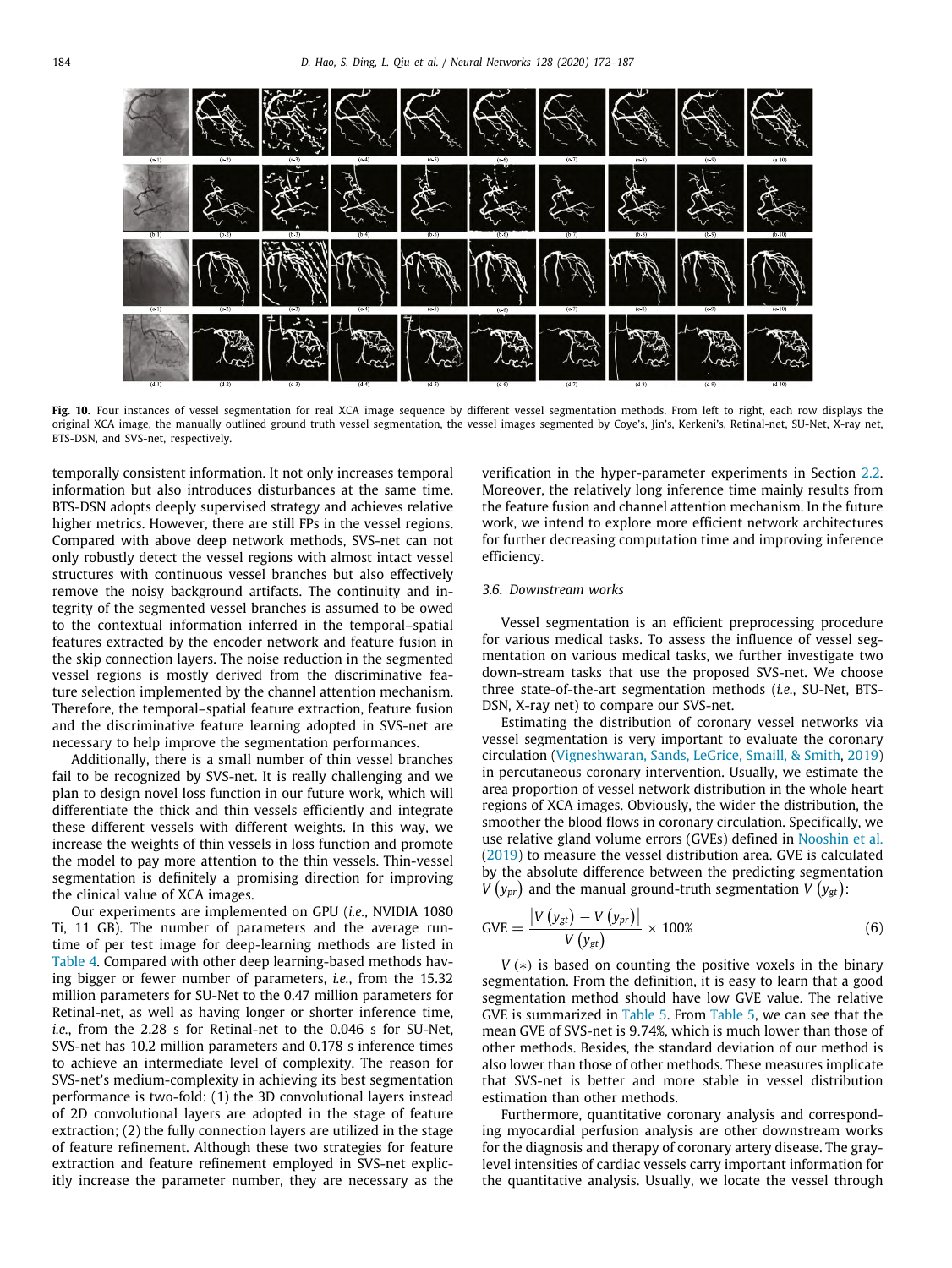<span id="page-13-0"></span>

| Table 5<br>Vessel network volume calculations between the manual ground-truth and segmentation of each method.   |           |        |         |         |
|------------------------------------------------------------------------------------------------------------------|-----------|--------|---------|---------|
| Method                                                                                                           | X-ray net | SU-Net | BTS-DSN | SVS-net |
| Relative GVE difference (%) mean $\pm$ std 13.00 $\pm$ 10.35 23.25 $\pm$ 12.30 17.41 $\pm$ 11.47 9.74 $\pm$ 7.52 |           |        |         |         |



<span id="page-13-1"></span>Fig. 11. Vessel gray intensity recovery. From top to bottom, each row displays the original XCA image, the background and foreground vessel images recovered from SU-Net, X-ray net, BTS-DSN and SVS-net, respectively.

segmentation but lose the gray intensity at the same time. As illustrated in  $Q$ in et al. ([2019\)](#page-15-7), we can use the vessel mask regions from the vessel segmentation and then complete vessel gray information in these regions by tensor completion algorithm (*Qin*) [et al.,](#page-15-7) [2019](#page-15-7)). We compare three segmentation methods' effect on the final gray intensity recovery after vessel mask region segmentation. As shown in [Fig.](#page-13-1) [11](#page-13-1), SVS-net is much more conducive to reconstruct vessels and their gray intensities from the complex and noisy backgrounds of X-ray images. There are few vessel residuals remained in the background regions. Hence, SVSnet can provide relatively accurate vessel mask segmentation for recovering gray intensity in quantitative coronary analysis.

#### **4. Discussion and conclusion**

We propose a sequential vessel segmentation deep network, which integrates 3D convolutional layers extracting rich temporal–spatial features and utilizes CAB learning discriminative features from the complex and noisy background artifacts in the XCA image sequences. Experiment results verify the superior performance of special designs in our SVS-net. The proposed SVSnet can effectively segment the whole branches of the vessel trees from the XCA sequences. There is still room in the future work to improve the accuracy of segmenting small branches of thin vessels and enhance temporal–spatial consistency of vessel tree mask. To achieve a reliable segmentation of all small and thin vessels in the low-contrast and noisy XCA sequence, the channel-wise attention scheme can be further integrated into saliency-aware image matching [\(Qin et al.](#page-15-37), [2018;](#page-15-37) [Qin, Shen, Zhou,](#page-15-38) [Zhou, & Lv,](#page-15-38) [2016](#page-15-38)) and segmentation ([Wang, Shen, Yang, & Porikli,](#page-15-39) [2018\)](#page-15-39) methods as well as pixel-wise phase-based edge feature filtering [\(Mei, Hu, Fei, & Qin,](#page-15-40) [2020;](#page-15-40) [Reisenhofer & King,](#page-15-41) [2019;](#page-15-41) [Zhao, Zheng, Liu, Zhao, Luo, Yang, Na, Wang, & Liu,](#page-15-42) [2018](#page-15-42)) to automatically choose the key frame and corresponding regions that contain the most salient small and thin vessel features from the XCA sequence so that this frame's thin vessel feature representation can be taken as priors for pixel-wise labeling in sequential vessel segmentation. Deep feature matching [\(Kong,](#page-14-41) [Supancic, Ramanan, & Fowlkes,](#page-14-41) [2019\)](#page-14-41) and deep temporal–spatial correlation [\(Wang, Luo, Shen, & Pantic](#page-15-43), [2019\)](#page-15-43) in the image sequence with deep autoencoding prior ([Li, Qin, Xiao, Liu, Wang, &](#page-14-42) [Liang,](#page-14-42) [2020](#page-14-42); [Zhang, Zhang, Qin, Zhang, Xu, Liang, & Liu,](#page-15-44) [2020\)](#page-15-44) can also be utilized to transfer the learning priors from key frame to its neighboring frames containing unsharp small vessels.

Furthermore, we can sample vessel mask regions using contrast agent motion information or randomly sample vessel mask regions for background inpainting via tensor (or matrix) completion [\(Qin et al.](#page-15-7), [2019;](#page-15-7) [Unberath et al.](#page-15-4), [2017\)](#page-15-4) and deep video inpainting ([Kim, Woo, Lee, & Kweon,](#page-14-43) [2020\)](#page-14-43), the completed background is then subtracted from XCA image sequence for the overall vessel extraction. This scheme of **trial-and-completion** can not only accurately recover the structures and intensities of vessel trees but also well compensate the deficiency of small vessel extraction (or segmentation) in the XCA image sequences. Such vessel extraction can be effectively implemented in an unsupervised deep network [\(Sultana, Mahmood, Javed, & Jung,](#page-15-45) [2019\)](#page-15-45).

#### **Declaration of competing interest**

The authors declare that they have no known competing financial interests or personal relationships that could have appeared to influence the work reported in this paper.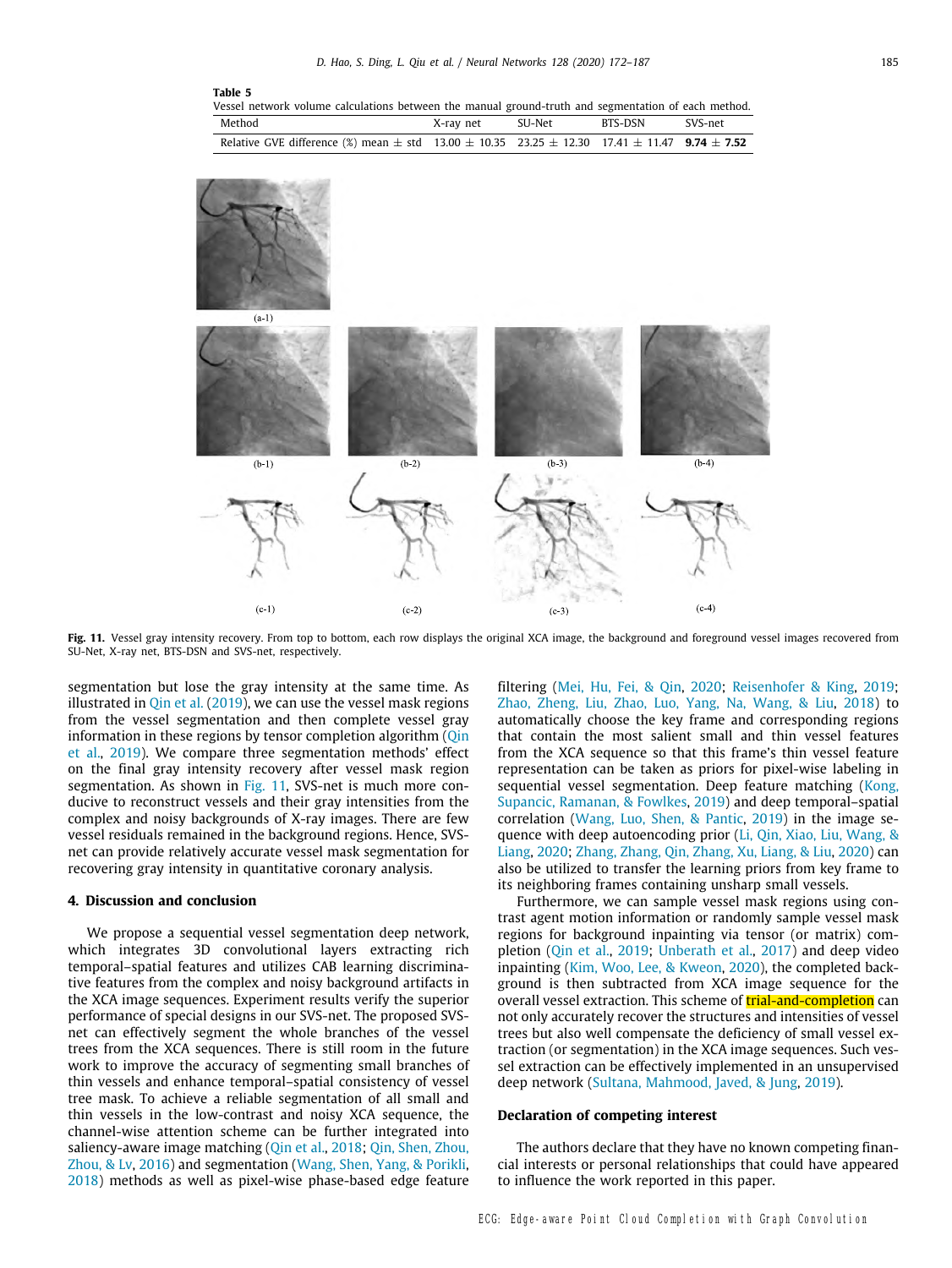#### **Acknowledgments**

This work was partially supported by the National Natural Science Foundation of China (61271320, 81370041 and 81400261) and Shanghai Jiao Tong University Cross Research Fund for Translational Medicine , China (ZH2018ZDA19). Yueqi Zhu was partially supported by three-year plan program by Shanghai Shen Kang Hospital Development Center, China (16CR3043A). BF was partially supported by NIH, USA Grants R01CA156775, R21CA176684, R01CA204254, and R01HL140325. The authors would like to thank all authors for opening source codes used in the experimental comparison in this work. The authors would also like to thank the anonymous reviewers whose contributions considerably improved the quality of this paper.

#### **References**

- <span id="page-14-0"></span>[Albarqouni, S., Fotouhi, J., & Navab, N. \(2017\). X-ray in-depth decomposition:](http://refhub.elsevier.com/S0893-6080(20)30167-2/sb1) revealing the latent structures. In *[International Conference on Medical Image](http://refhub.elsevier.com/S0893-6080(20)30167-2/sb1) [Computing and Computer-Assisted Intervention](http://refhub.elsevier.com/S0893-6080(20)30167-2/sb1)* (pp. 444–452). Springer.
- <span id="page-14-13"></span>[Ambrosini, P., Ruijters, D., Niessen, W. J., Moelker, A., & van Walsum, T. \(2017\).](http://refhub.elsevier.com/S0893-6080(20)30167-2/sb2) [Fully automatic and real-time catheter segmentation in x-ray fluoroscopy.](http://refhub.elsevier.com/S0893-6080(20)30167-2/sb2) In *[International conference on medical image computing and computer-assisted](http://refhub.elsevier.com/S0893-6080(20)30167-2/sb2) intervention* [\(pp. 577–585\). Springer.](http://refhub.elsevier.com/S0893-6080(20)30167-2/sb2)
- <span id="page-14-6"></span>[Blondel, C., Malandain, G., Vaillant, R., & Ayache, N. \(2006\). Reconstruction of](http://refhub.elsevier.com/S0893-6080(20)30167-2/sb3) [coronary arteries from a single rotational X-ray projection sequence.](http://refhub.elsevier.com/S0893-6080(20)30167-2/sb3) *IEEE [Transactions on Medical Imaging](http://refhub.elsevier.com/S0893-6080(20)30167-2/sb3)*, *25*(5), 653–663.
- <span id="page-14-21"></span>[Carrillo, J. F., Hoyos, M. H., Dávila, E. E., & Orkisz, M. \(2007\). Recursive tracking](http://refhub.elsevier.com/S0893-6080(20)30167-2/sb4) [of vascular tree axes in 3D medical images.](http://refhub.elsevier.com/S0893-6080(20)30167-2/sb4) *International Journal of Computer [Assisted Radiology and Surgery](http://refhub.elsevier.com/S0893-6080(20)30167-2/sb4)*, *1*(6), 331–339.
- <span id="page-14-37"></span>[Cerciello, T., Bifulco, P., Cesarelli, M., & Fratini, A. \(2012\). A comparison of](http://refhub.elsevier.com/S0893-6080(20)30167-2/sb5) [denoising methods for X-ray fluoroscopic images.](http://refhub.elsevier.com/S0893-6080(20)30167-2/sb5) *Biomedical Signal Processing and Control*, *7*[\(6\), 550–559.](http://refhub.elsevier.com/S0893-6080(20)30167-2/sb5)
- <span id="page-14-15"></span>[Chaudhuri, S., Chatterjee, S., Katz, N., Nelson, M., & Goldbaum, M. \(1989\).](http://refhub.elsevier.com/S0893-6080(20)30167-2/sb6) [Detection of blood vessels in retinal images using two-dimensional matched](http://refhub.elsevier.com/S0893-6080(20)30167-2/sb6) filters. *[IEEE Transactions on Medical Imaging](http://refhub.elsevier.com/S0893-6080(20)30167-2/sb6)*, *8*(3), 263–269.
- <span id="page-14-7"></span>[Chen, L.-C., Papandreou, G., Kokkinos, I., Murphy, K., & Yuille, A. L. \(2018\).](http://refhub.elsevier.com/S0893-6080(20)30167-2/sb7) [Deeplab: Semantic image segmentation with deep convolutional nets, atrous](http://refhub.elsevier.com/S0893-6080(20)30167-2/sb7) [convolution, and fully connected crfs.](http://refhub.elsevier.com/S0893-6080(20)30167-2/sb7) *IEEE Transactions on Pattern Analysis [and Machine Intelligence](http://refhub.elsevier.com/S0893-6080(20)30167-2/sb7)*, *40*(4), 834–848.
- <span id="page-14-18"></span>[Chen, D., Zhang, J., & Cohen, L. D. \(2019\). Minimal paths for tubular structure seg](http://refhub.elsevier.com/S0893-6080(20)30167-2/sb8)[mentation with coherence penalty and adaptive anisotropy.](http://refhub.elsevier.com/S0893-6080(20)30167-2/sb8) *IEEE Transactions [on Image Processing](http://refhub.elsevier.com/S0893-6080(20)30167-2/sb8)*, *28*(3), 1271–1284.
- <span id="page-14-28"></span>Chen, L., Zhang, H., Xiao, J., Nie, L., Shao, J., Liu, W., et al. (2017). Sca-cnn: Spatial and channel-wise attention in convolutional networks for image captioning. In *Proceedings of the IEEE conference on computer vision and pattern recognition* (pp. 5659–5667).
- <span id="page-14-38"></span>[Coye, T. \(2017\). A novel retinal blood vessel segmentation algorithm for fundus](http://refhub.elsevier.com/S0893-6080(20)30167-2/sb10) images. *[MATLAB Central File Exchange](http://refhub.elsevier.com/S0893-6080(20)30167-2/sb10)*.
- <span id="page-14-24"></span>[Dasgupta, A., & Singh, S. \(2017\). A fully convolutional neural network based](http://refhub.elsevier.com/S0893-6080(20)30167-2/sb11) [structured prediction approach towards the retinal vessel segmentation. In](http://refhub.elsevier.com/S0893-6080(20)30167-2/sb11) *[Biomedical imaging \(ISBI 2017\), 2017 IEEE 14th international symposium on](http://refhub.elsevier.com/S0893-6080(20)30167-2/sb11)* [\(pp. 248–251\).](http://refhub.elsevier.com/S0893-6080(20)30167-2/sb11)
- <span id="page-14-22"></span>[De Fauw, J., Ledsam, J. R., Romera-Paredes, B., Nikolov, S., Tomasev, N., Black](http://refhub.elsevier.com/S0893-6080(20)30167-2/sb12)[well, S., et al. \(2018\). Clinically applicable deep learning for diagnosis and](http://refhub.elsevier.com/S0893-6080(20)30167-2/sb12) [referral in retinal disease.](http://refhub.elsevier.com/S0893-6080(20)30167-2/sb12) *Nature Medicine*, *24*(9), 1342–1350.
- <span id="page-14-19"></span>[Dehkordi, M. T., Hoseini, A. M. D., Sadri, S., & Soltanianzadeh, H. \(2014\). Local](http://refhub.elsevier.com/S0893-6080(20)30167-2/sb13) [feature fitting active contour for segmenting vessels in angiograms.](http://refhub.elsevier.com/S0893-6080(20)30167-2/sb13) *IET [Computer Vision](http://refhub.elsevier.com/S0893-6080(20)30167-2/sb13)*, *8*(3), 161–170.
- <span id="page-14-36"></span>[Drozdzal, M., Chartrand, G., Vorontsov, E., Shakeri, M., Di Jorio, L., Tang, A., et al.](http://refhub.elsevier.com/S0893-6080(20)30167-2/sb14) [\(2018\). Learning normalized inputs for iterative estimation in medical image](http://refhub.elsevier.com/S0893-6080(20)30167-2/sb14) segmentation. *[Medical Image Analysis](http://refhub.elsevier.com/S0893-6080(20)30167-2/sb14)*, *44*, 1–13.
- <span id="page-14-5"></span>[Fan, J., Yang, J., Wang, Y., Yang, S., Ai, D., Huang, Y., et al. \(2018\). Multichannel](http://refhub.elsevier.com/S0893-6080(20)30167-2/sb15) [fully convolutional network for coronary artery segmentation in X-ray](http://refhub.elsevier.com/S0893-6080(20)30167-2/sb15) angiograms. *IEEE Access*, *6*[, 44635–44643.](http://refhub.elsevier.com/S0893-6080(20)30167-2/sb15)
- <span id="page-14-4"></span>[Felfelian, B., Fazlali, H. R., Karimi, N., Soroushmehr, S. M. R., Samavi, S.,](http://refhub.elsevier.com/S0893-6080(20)30167-2/sb16) [Nallamothu, B., et al. \(2016\). Vessel segmentation in low contrast X-ray](http://refhub.elsevier.com/S0893-6080(20)30167-2/sb16) angiogram images. In *[2016 IEEE international conference on image processing](http://refhub.elsevier.com/S0893-6080(20)30167-2/sb16)* [\(pp. 375–379\). IEEE.](http://refhub.elsevier.com/S0893-6080(20)30167-2/sb16)
- <span id="page-14-16"></span>[Frangi, A. F., Niessen, W. J., Vincken, K. L., & Viergever, M. A. \(1998\). Multiscale](http://refhub.elsevier.com/S0893-6080(20)30167-2/sb17) vessel enhancement filtering. In *[International conference on medical image](http://refhub.elsevier.com/S0893-6080(20)30167-2/sb17) [computing and computer-assisted intervention](http://refhub.elsevier.com/S0893-6080(20)30167-2/sb17)* (pp. 130–137). Springer.
- <span id="page-14-26"></span>[Fu, H., Xu, Y., Wong, D. W. K., & Liu, J. \(2016\). Retinal vessel segmentation](http://refhub.elsevier.com/S0893-6080(20)30167-2/sb18) [via deep learning network and fully-connected conditional random fields. In](http://refhub.elsevier.com/S0893-6080(20)30167-2/sb18) *[2016 IEEE 13th international symposium on biomedical imaging](http://refhub.elsevier.com/S0893-6080(20)30167-2/sb18)* (pp. 698–701).
- <span id="page-14-33"></span>[Fu, K., Zhao, Q., & Gu, I. Y.-H. \(2018\). Refinet: A deep segmentation as](http://refhub.elsevier.com/S0893-6080(20)30167-2/sb19)[sisted refinement network for salient object detection.](http://refhub.elsevier.com/S0893-6080(20)30167-2/sb19) *IEEE Transactions on Multimedia*, *21*[\(2\), 457–469.](http://refhub.elsevier.com/S0893-6080(20)30167-2/sb19)
- <span id="page-14-40"></span>[Ghavami, N., Hu, Y., Gibson, E., Bonmati, E., Emberton, M., Moore, C. M., et al.](http://refhub.elsevier.com/S0893-6080(20)30167-2/sb20) [\(2019\). Automatic segmentation of prostate MRI using convolutional neural](http://refhub.elsevier.com/S0893-6080(20)30167-2/sb20) [networks: Investigating the impact of network architecture on the accuracy](http://refhub.elsevier.com/S0893-6080(20)30167-2/sb20) [of volume measurement and MRI-ultrasound registration.](http://refhub.elsevier.com/S0893-6080(20)30167-2/sb20) *Medical Image Analysis*, *58*[, 101558.](http://refhub.elsevier.com/S0893-6080(20)30167-2/sb20)
- <span id="page-14-25"></span>Guo, S., Gao, Y., Wang, K., & Li, T. (2018). Deeply supervised neural network with short connections for retinal vessel segmentation. ArXiv preprint [arXiv:](http://arxiv.org/abs/1803.03963) [1803.03963.](http://arxiv.org/abs/1803.03963)
- <span id="page-14-10"></span>[Hao, H., Ma, H., & van Walsum, T. \(2018\). Vessel layer separation in x-ray](http://refhub.elsevier.com/S0893-6080(20)30167-2/sb22) [angiograms with fully convolutional network. In](http://refhub.elsevier.com/S0893-6080(20)30167-2/sb22) *Medical imaging 2018: [Image-guided procedures, robotic interventions, and modeling \(Vol. 10576\)](http://refhub.elsevier.com/S0893-6080(20)30167-2/sb22)* (p. [105761V\). International Society for Optics and Photonics.](http://refhub.elsevier.com/S0893-6080(20)30167-2/sb22)
- <span id="page-14-14"></span>He, K., Zhang, X., Ren, S., & Sun, J. (2016). Deep residual learning for image recognition. In *Proceedings of the IEEE conference on computer vision and pattern recognition* (pp. 770–778).
- <span id="page-14-29"></span>Hu, J., Shen, L., & Sun, G. (2018). Squeeze-and-excitation networks. In *Proceedings of the IEEE conference on computer vision and pattern recognition* (pp. 7132–7141).
- <span id="page-14-39"></span>Hu, J., Wang, H., Gao, S., Bao, M., Liu, T., Wang, Y., et al. (2019). S-unet: A bridge-style u-net framework with a saliency mechanism for retinal vessel segmentation. *IEEE Access*, *7*, 174167–174177. [http://dx.doi.org/10.](http://dx.doi.org/10.1109/access.2019.2940476) [1109/access.2019.2940476.](http://dx.doi.org/10.1109/access.2019.2940476)
- <span id="page-14-27"></span>[Hu, K., Zhang, Z., Niu, X., Zhang, Y., Cao, C., Xiao, F., et al. \(2018\). Retinal vessel](http://refhub.elsevier.com/S0893-6080(20)30167-2/sb26) [segmentation of color fundus images using multiscale convolutional neural](http://refhub.elsevier.com/S0893-6080(20)30167-2/sb26) [network with an improved cross-entropy loss function.](http://refhub.elsevier.com/S0893-6080(20)30167-2/sb26) *Neurocomputing*, *309*, [179–191.](http://refhub.elsevier.com/S0893-6080(20)30167-2/sb26)
- <span id="page-14-8"></span>Huang, C., Change Loy, C., & Tang, X. (2016). Unsupervised learning of discriminative attributes and visual representations. In *Proceedings of the IEEE conference on computer vision and pattern recognition* (pp. 5175–5184).
- <span id="page-14-30"></span>Jetley, S., Lord, N. A., Lee, N., & Torr, P. H. (2018). Learn to pay attention. ArXiv preprint [arXiv:1804.02391](http://arxiv.org/abs/1804.02391).
- <span id="page-14-2"></span>[Jin, M., Hao, D., Ding, S., & Qin, B. \(2018\). Low-rank and sparse decomposition](http://refhub.elsevier.com/S0893-6080(20)30167-2/sb29) [with spatially adaptive filtering for sequential segmentation of 2D+ t vessels.](http://refhub.elsevier.com/S0893-6080(20)30167-2/sb29) *[Physics in Medicine and Biology](http://refhub.elsevier.com/S0893-6080(20)30167-2/sb29)*, *63*(17), 17LT01.
- <span id="page-14-1"></span>[Jin, M., Li, R., Jiang, J., & Qin, B. \(2017\). Extracting contrast-filled vessels in X-ray](http://refhub.elsevier.com/S0893-6080(20)30167-2/sb30) [angiography by graduated RPCA with motion coherency constraint.](http://refhub.elsevier.com/S0893-6080(20)30167-2/sb30) *Pattern [Recognition](http://refhub.elsevier.com/S0893-6080(20)30167-2/sb30)*, *63*, 653–666.
- <span id="page-14-9"></span>[Kallenberg, M., Petersen, K., Nielsen, M., Ng, A. Y., Diao, P., Igel, C., et al. \(2016\).](http://refhub.elsevier.com/S0893-6080(20)30167-2/sb31) [Unsupervised deep learning applied to breast density segmentation and](http://refhub.elsevier.com/S0893-6080(20)30167-2/sb31) mammographic risk scoring. *[IEEE Transactions on Medical Imaging](http://refhub.elsevier.com/S0893-6080(20)30167-2/sb31)*, *35*(5), [1322–1331.](http://refhub.elsevier.com/S0893-6080(20)30167-2/sb31)
- <span id="page-14-31"></span>[Kearney, V. P., Chan, J. W., Wang, T., Perry, A., Yom, S. S., & Solberg, T. D. \(2019\).](http://refhub.elsevier.com/S0893-6080(20)30167-2/sb32) [Attention-enabled 3D boosted convolutional neural networks for semantic CT](http://refhub.elsevier.com/S0893-6080(20)30167-2/sb32) [segmentation using deep supervision.](http://refhub.elsevier.com/S0893-6080(20)30167-2/sb32) *Physics in Medicine and Biology*, *64*(13), [135001.](http://refhub.elsevier.com/S0893-6080(20)30167-2/sb32)
- <span id="page-14-3"></span>[Kerkeni, A., Benabdallah, A., Manzanera, A., & Bedoui, M. H. \(2016\). A coro](http://refhub.elsevier.com/S0893-6080(20)30167-2/sb33)[nary artery segmentation method based on multiscale analysis and region](http://refhub.elsevier.com/S0893-6080(20)30167-2/sb33) growing. *[Computerized Medical Imaging and Graphics](http://refhub.elsevier.com/S0893-6080(20)30167-2/sb33)*, *48*, 49–61.
- <span id="page-14-11"></span>[Khanmohammadi, M., Engan, K., Eftest, T., Sœland, C., Larsen, A., et al. \(2017\).](http://refhub.elsevier.com/S0893-6080(20)30167-2/sb34) [Segmentation of coronary arteries from X-ray angiography sequences dur](http://refhub.elsevier.com/S0893-6080(20)30167-2/sb34)[ing contrast fluid propagation by image registration. In](http://refhub.elsevier.com/S0893-6080(20)30167-2/sb34) *2017 IEEE global [conference on signal and information processing](http://refhub.elsevier.com/S0893-6080(20)30167-2/sb34)* (pp. 715–719). IEEE.
- <span id="page-14-43"></span>[Kim, D., Woo, S., Lee, J.-Y., & Kweon, I. S. \(2020\). Recurrent temporal aggregation](http://refhub.elsevier.com/S0893-6080(20)30167-2/sb35) [framework for deep video inpainting.](http://refhub.elsevier.com/S0893-6080(20)30167-2/sb35) *IEEE Transactions on Pattern Analysis [and Machine Intelligence](http://refhub.elsevier.com/S0893-6080(20)30167-2/sb35)*, *42*(5), 1038–1052.
- <span id="page-14-41"></span>[Kong, B., Supancic, J. S., Ramanan, D., & Fowlkes, C. C. \(2019\). Cross-domain](http://refhub.elsevier.com/S0893-6080(20)30167-2/sb36) [image matching with deep feature maps.](http://refhub.elsevier.com/S0893-6080(20)30167-2/sb36) *International Journal of Computer Vision*, *127*[\(11–12\), 1738–1750.](http://refhub.elsevier.com/S0893-6080(20)30167-2/sb36)
- <span id="page-14-17"></span>[Kumar, R., Vázquez-Reina, A., & Pfister, H. \(2010\). Radon-like features and their](http://refhub.elsevier.com/S0893-6080(20)30167-2/sb37) application to connectomics. In *[2010 IEEE computer society conference on](http://refhub.elsevier.com/S0893-6080(20)30167-2/sb37) [computer vision and pattern recognition-workshops](http://refhub.elsevier.com/S0893-6080(20)30167-2/sb37)* (pp. 186–193).
- <span id="page-14-20"></span>[Law, M. W., & Chung, A. C. \(2009\). Efficient implementation for spherical flux](http://refhub.elsevier.com/S0893-6080(20)30167-2/sb38) [computation and its application to vascular segmentation.](http://refhub.elsevier.com/S0893-6080(20)30167-2/sb38) *IEEE Transactions [on Image Processing](http://refhub.elsevier.com/S0893-6080(20)30167-2/sb38)*, *18*(3), 596–612.
- <span id="page-14-32"></span>[Li, S., Dong, M., Du, G., & Mu, X. \(2019\). Attention dense-u-net for auto](http://refhub.elsevier.com/S0893-6080(20)30167-2/sb39)[matic breast mass segmentation in digital mammogram.](http://refhub.elsevier.com/S0893-6080(20)30167-2/sb39) *IEEE Access*, *7*, [59037–59047.](http://refhub.elsevier.com/S0893-6080(20)30167-2/sb39)
- <span id="page-14-42"></span>[Li, S., Qin, B., Xiao, J., Liu, Q., Wang, Y., & Liang, D. \(2020\). Multi-channel and](http://refhub.elsevier.com/S0893-6080(20)30167-2/sb40) [multi-model-based autoencoding prior for grayscale image restoration.](http://refhub.elsevier.com/S0893-6080(20)30167-2/sb40) *IEEE [Transactions on Image Processing](http://refhub.elsevier.com/S0893-6080(20)30167-2/sb40)*, *29*, 142–156.
- <span id="page-14-34"></span>[Li, G., & Yu, Y. \(2018\). Contrast-oriented deep neural networks for salient object](http://refhub.elsevier.com/S0893-6080(20)30167-2/sb41) detection. *[IEEE Transactions on Neural Networks and Learning Systems](http://refhub.elsevier.com/S0893-6080(20)30167-2/sb41)*, *29*(12), [6038–6051.](http://refhub.elsevier.com/S0893-6080(20)30167-2/sb41)
- <span id="page-14-35"></span>[Li, X., Zhao, L., Wei, L., Yang, M.-H., Wu, F., Zhuang, Y., et al. \(2016\). Deepsaliency:](http://refhub.elsevier.com/S0893-6080(20)30167-2/sb42) [Multi-task deep neural network model for salient object detection.](http://refhub.elsevier.com/S0893-6080(20)30167-2/sb42) *IEEE [Transactions on Image Processing](http://refhub.elsevier.com/S0893-6080(20)30167-2/sb42)*, *25*(8), 3919–3930.
- <span id="page-14-12"></span>Lim, L. A., & Keles, H. Y. (2018). Learning multi-scale features for foreground segmentation. ArXiv preprint [arXiv:1808.01477](http://arxiv.org/abs/1808.01477).
- <span id="page-14-23"></span>[Liskowski, P., & Krawiec, K. \(2016\). Segmenting retinal blood vessels with deep](http://refhub.elsevier.com/S0893-6080(20)30167-2/sb44) neural networks. *[IEEE Transactions on Medical Imaging](http://refhub.elsevier.com/S0893-6080(20)30167-2/sb44)*, *35*(11), 2369–2380.